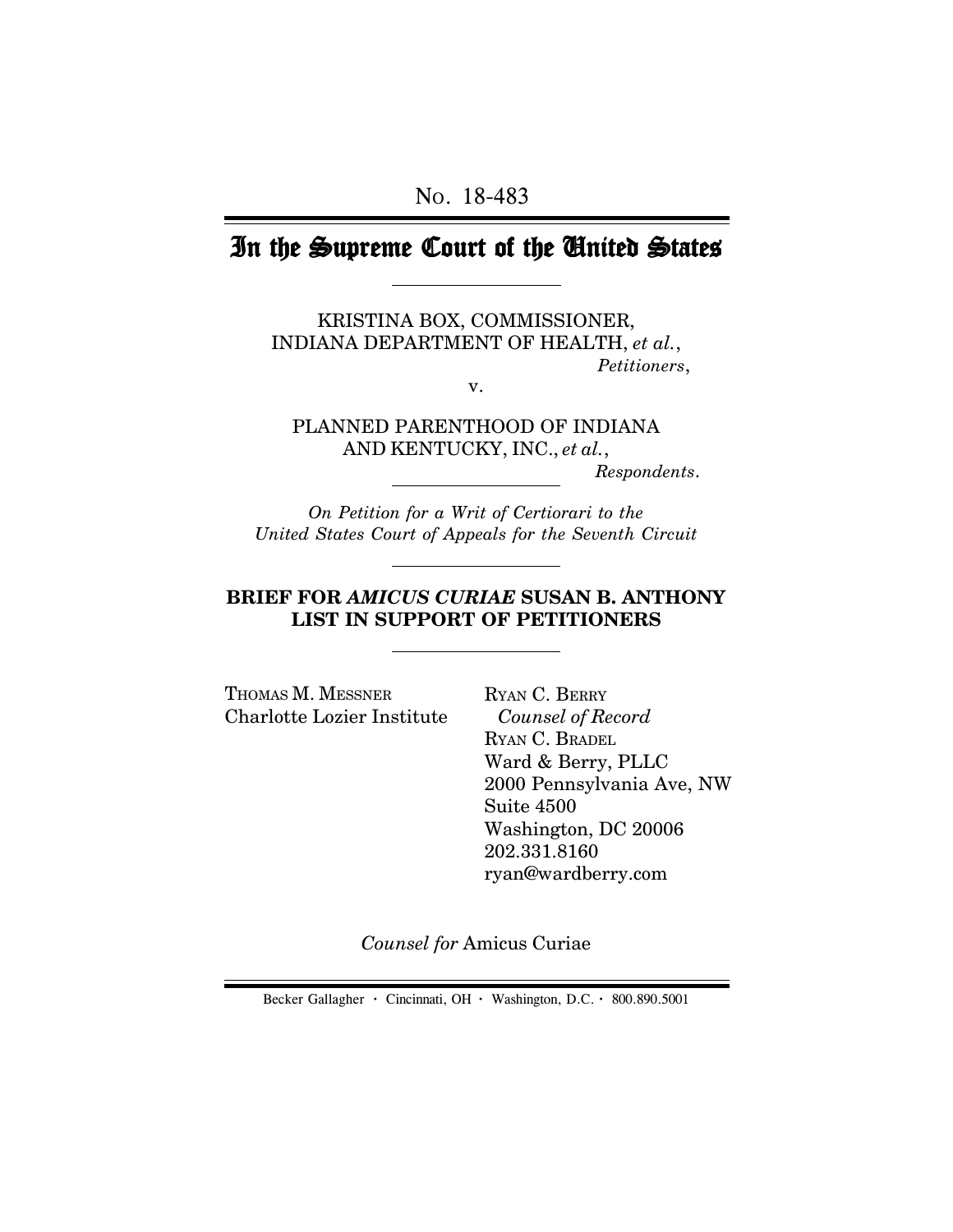# **QUESTION PRESENTED**

Whether the Court's abortion precedents protect the eugenic practice of Down syndrome discrimination abortion.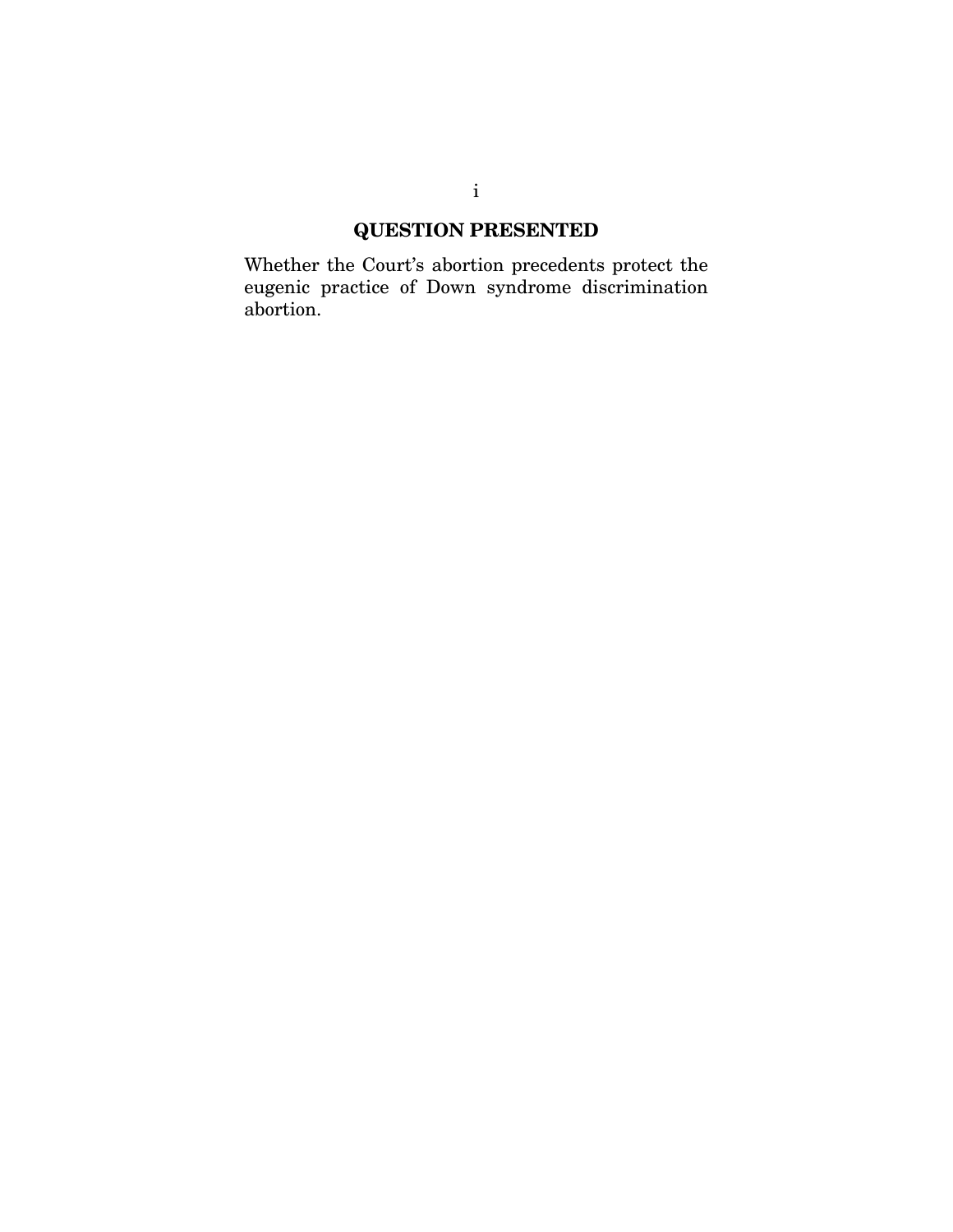## **TABLE OF CONTENTS**

| QUESTION PRESENTED  i                                                                                                                                                                                                                                                  |
|------------------------------------------------------------------------------------------------------------------------------------------------------------------------------------------------------------------------------------------------------------------------|
|                                                                                                                                                                                                                                                                        |
| INTEREST OF AMICUS CURIAE  1                                                                                                                                                                                                                                           |
| SUMMARY OF THE ARGUMENT $\ldots \ldots \ldots \ldots$                                                                                                                                                                                                                  |
|                                                                                                                                                                                                                                                                        |
| If the Court denies review of the Down<br>L.<br>syndrome protections at issue in this case,<br>lower courts and future litigants would<br>benefit from an accompanying statement<br>clarifying that such policies present a<br>question of first impression under this |
| A. To date, 12 federal judges in two circuits<br>have split eight to four on whether this<br>Court's abortion precedents protect the<br>eugenic practice of Down syndrome                                                                                              |
| B. The Court need not answer the<br>underlying constitutional issue to clarify<br>that Down syndrome protections present<br>a question of first impression under this                                                                                                  |
| If the Court grants review, it may uphold<br>II.<br>Indiana's Down syndrome protections<br>without disturbing the Court's abortion                                                                                                                                     |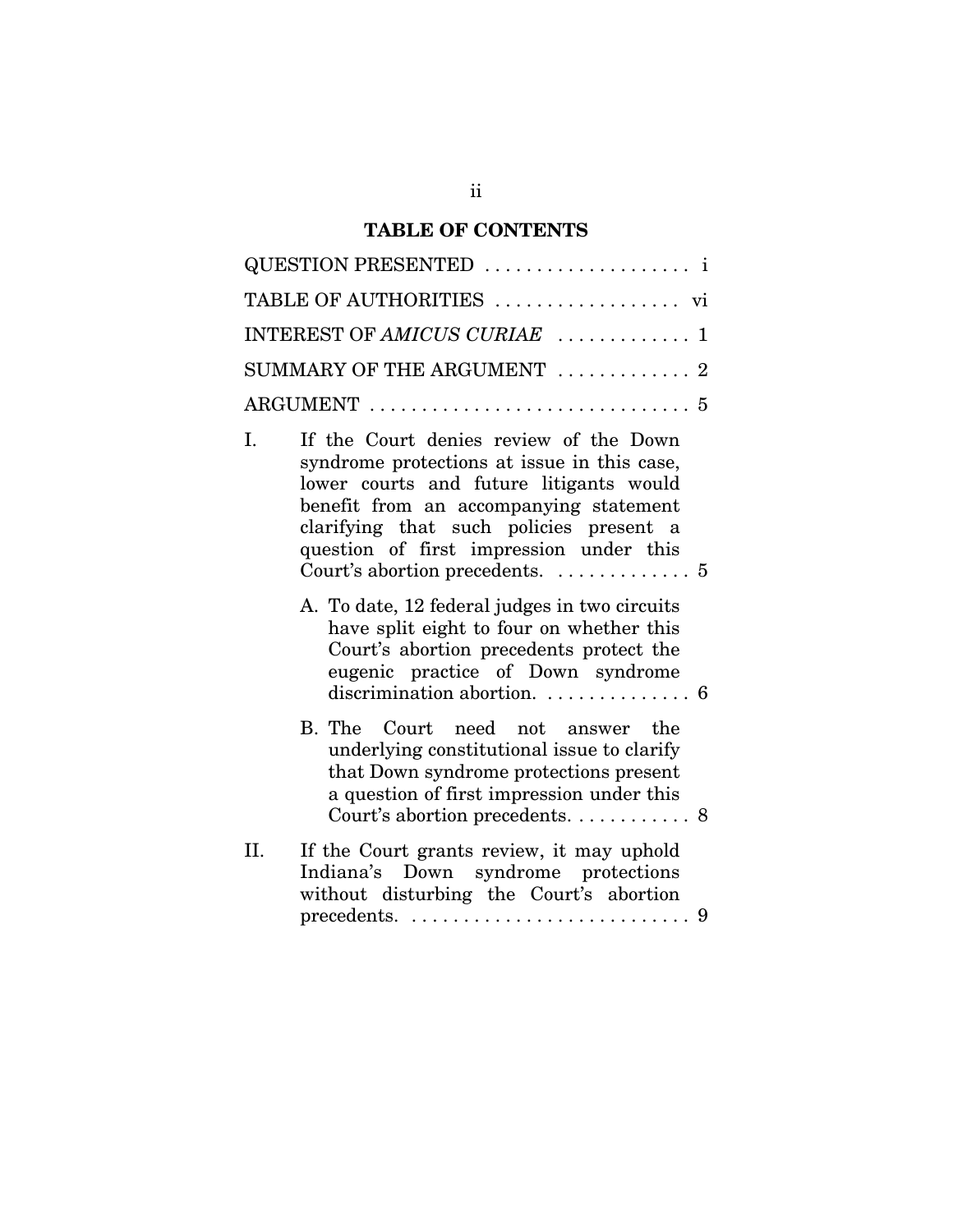|      | A. As Circuit Judges Frank H. Easterbrook,<br>Diane S. Sykes, Amy Coney Barrett, and<br>Michael B. Brennan argue, restrictions on<br>eugenic abortion present a question of<br>first impression under Supreme Court                                                                        |  |
|------|--------------------------------------------------------------------------------------------------------------------------------------------------------------------------------------------------------------------------------------------------------------------------------------------|--|
| a    | B. Arguments developed by University of<br>Georgia Law Professor Randy Beck offer<br>second path for upholding Down<br>syndrome protections without disturbing<br>the rule of viability set out in Roe and<br>$\textit{Casey}. \ldots \ldots \ldots \ldots \ldots \ldots \ldots \ldots 11$ |  |
| i.   | Roe stands for the proposition that<br>different durational rules may<br>attach to different government                                                                                                                                                                                    |  |
| ii.  | Gonzales v. Carhart stands for the<br>proposition that government may<br>lawfully assert different interests<br>than those at stake in Roe and<br>Casey. $\ldots \ldots \ldots \ldots \ldots \ldots \ldots 12$                                                                             |  |
| iii. | Together, Roe and Gonzales stand<br>for the proposition that the<br>durational rule of viability need<br>not attach to every government<br>interest in regulating abortion. 13                                                                                                             |  |
| iv.  | The government interest in<br>prohibiting eugenic abortion is<br>different from the government<br>interest at stake in Roe and Casey<br>and should not be subject to the<br>same durational rule.  14                                                                                      |  |

iii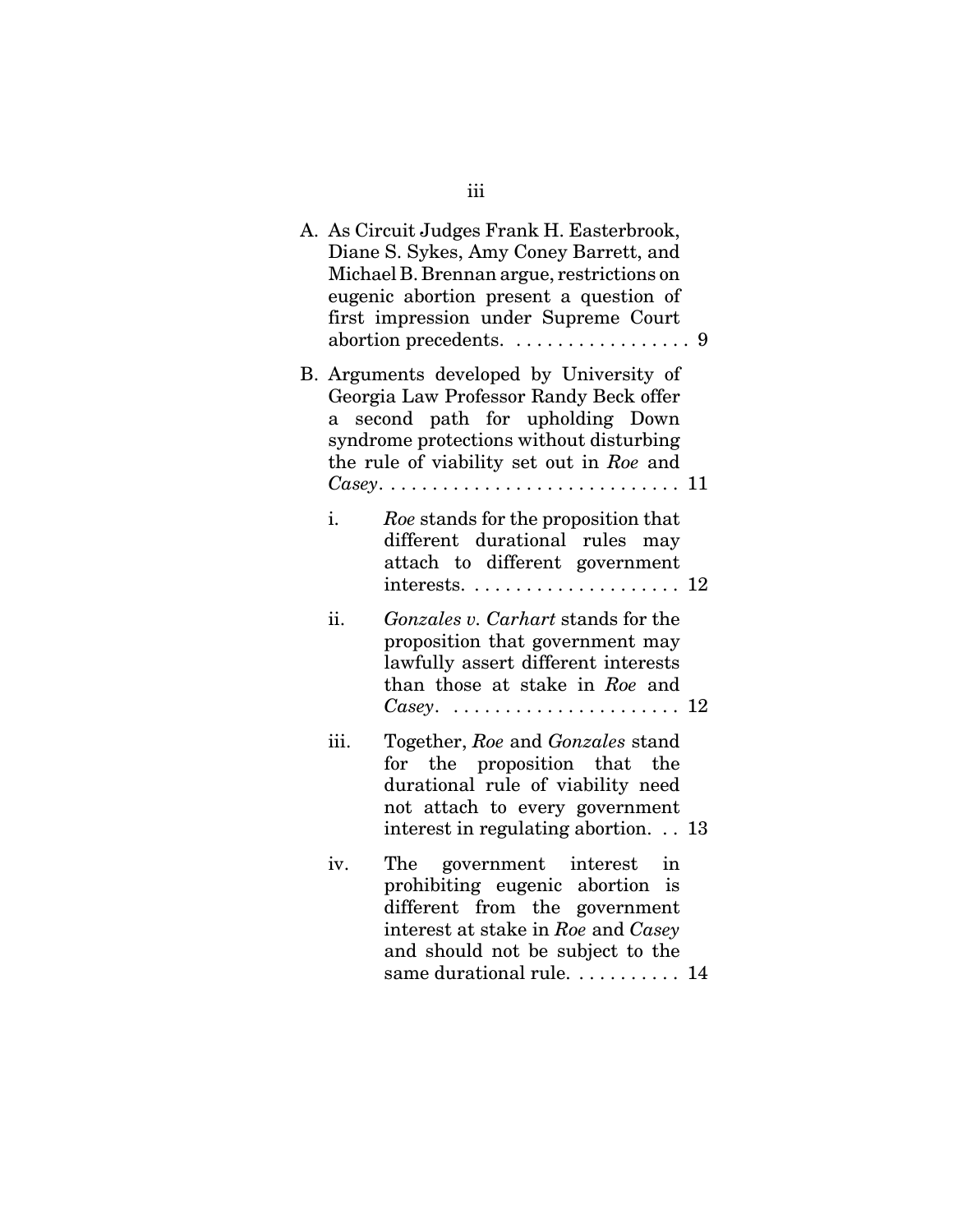| III. |      | The Court should grant the petition and                                                                                                                                                                                                                          |
|------|------|------------------------------------------------------------------------------------------------------------------------------------------------------------------------------------------------------------------------------------------------------------------|
|      |      | A. Professor Beck has identified three<br>situations where this Court limits the<br>weight normally accorded to precedent<br>under the general rule of stare decisis.<br>Each exception applies with full force to<br>reconsideration of the viability rule.  15 |
|      | i.   | The first exception to stare decisis<br>Dictum versus holding<br>Professor Beck argues that "the<br>issue of the duration of abortion<br>rights was not before the Court" in<br>Roe or Casey. $\dots \dots \dots \dots \dots \dots \dots 17$                     |
|      | ii.  | The second exception to stare<br>decisis - Inadequate briefing and<br>argumentation. 18                                                                                                                                                                          |
|      | iii. | The third exception to stare decisis<br>$-$ Inadequate legal justification. $\,$ . 19                                                                                                                                                                            |
|      |      | B. The viability rule is unworkable,<br>arbitrary, poorly reasoned, inadequate,<br>and extreme. $\dots\dots\dots\dots\dots\dots\dots$ 21                                                                                                                         |
|      | i.   | The viability rule is unworkable as<br>a standard of regulation. $\ldots \ldots$ 21                                                                                                                                                                              |
|      | ii.  | The viability rule is arbitrary. It<br>can be influenced by factors such<br>as race, access to treatment<br>facilities, and even altitude $22$                                                                                                                   |
|      | iii. | The viability rule is poorly<br>$reasoned. \ldots \ldots \ldots \ldots \ldots \ldots 23$                                                                                                                                                                         |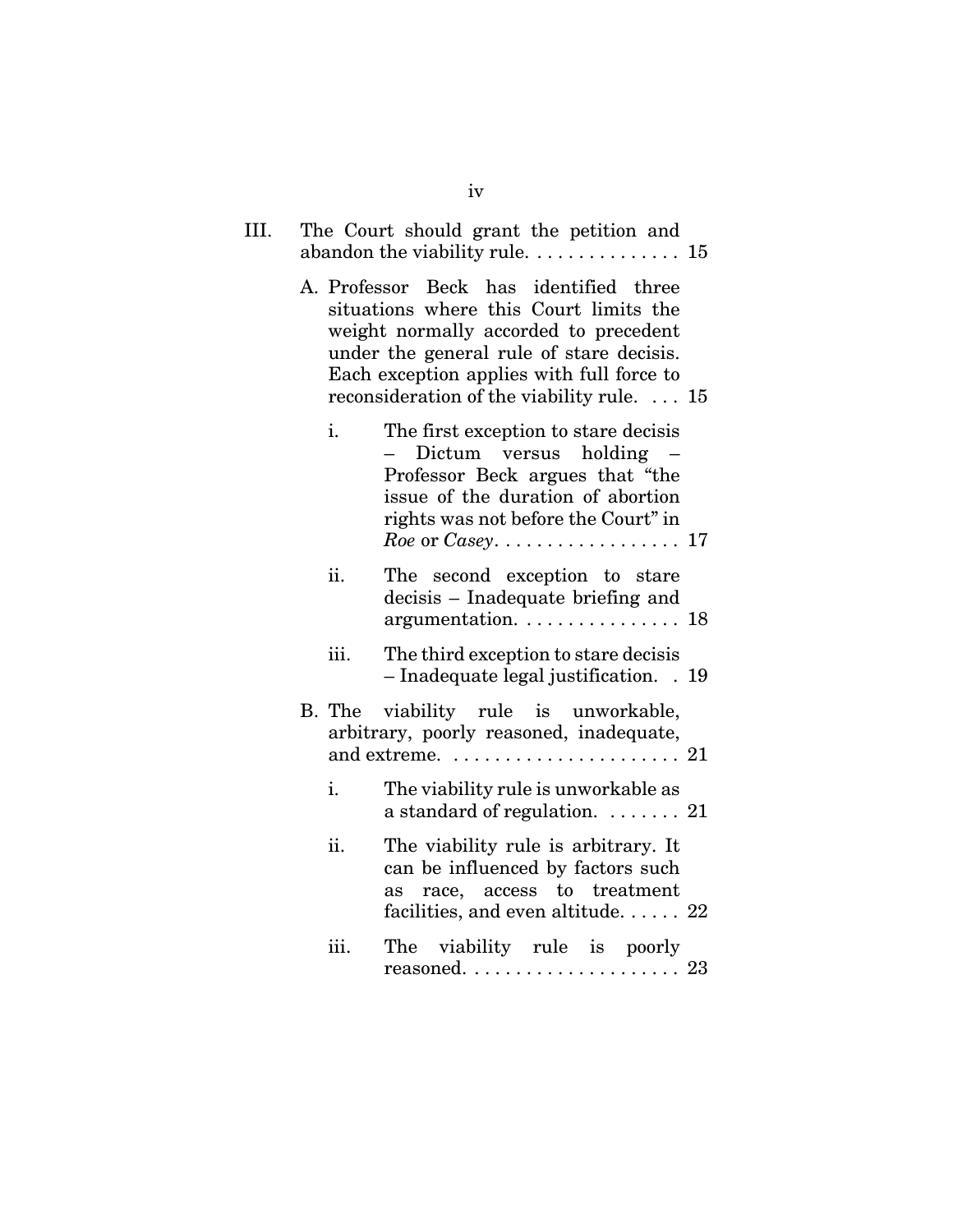| iv. The viability rule is inadequate. . 24                                                                      |  |
|-----------------------------------------------------------------------------------------------------------------|--|
| v. The viability rule is extreme<br>compared with domestic opinion<br>and international norms. $\dots \dots 25$ |  |
|                                                                                                                 |  |

v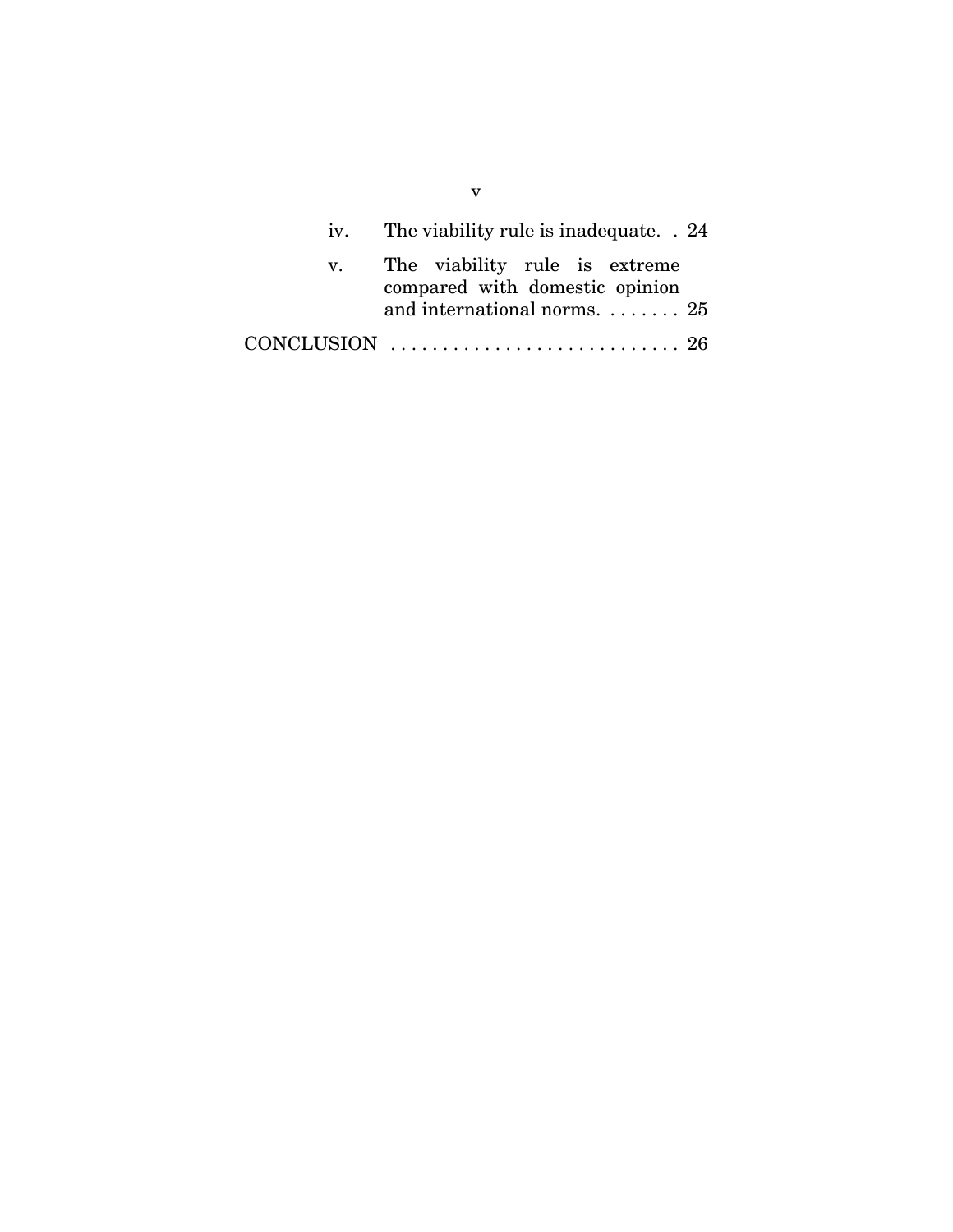## **TABLE OF AUTHORITIES**

## **CASES**

| Colautti v. Franklin,                                                                                                                                                                                   |
|---------------------------------------------------------------------------------------------------------------------------------------------------------------------------------------------------------|
| Doe v. Bolton,                                                                                                                                                                                          |
| Gonzales v. Carhart,                                                                                                                                                                                    |
| Isaacson v. Horne,<br>884 F. Supp. 2d 961 (D. Ariz. 2012), rev'd, 716<br>F.3d 1213 (9th Cir. 2013), cert. denied, 134 S. Ct.                                                                            |
| June Med. Servs. LLC v. Rebekah Gee,<br>280 F. Supp. 3d 849 (M.D. La. Nov. 16, 2017) 8                                                                                                                  |
| Planned Parenthood of Ind. & Ky., Inc. v. Comm'r,<br>Ind. State Dep't of Health,                                                                                                                        |
| Planned Parenthood of Ind. & Ky., Inc. v. Comm'r of<br>the Ind. State Dep't of Health,<br>No. 17-3163, 2018 U.S. App. LEXIS 17676<br>$(7th Cir. Jun. 25, 2018) \ldots \ldots \ldots \ldots 2, 3, 7, 10$ |
| Planned Parenthood of Ind. & Ky., Inc. v. Comm'r of<br>the Ind. State Dep't of Health,                                                                                                                  |
| Planned Parenthood v. Casey,<br>505 U.S. 833 (1992) $\ldots \ldots \ldots \ldots \ldots$ passim                                                                                                         |
| Pre-Term Cleveland v. Lance Himes,<br>294 F. Supp. 3d 746 (S.D. Oh. 2018) 7                                                                                                                             |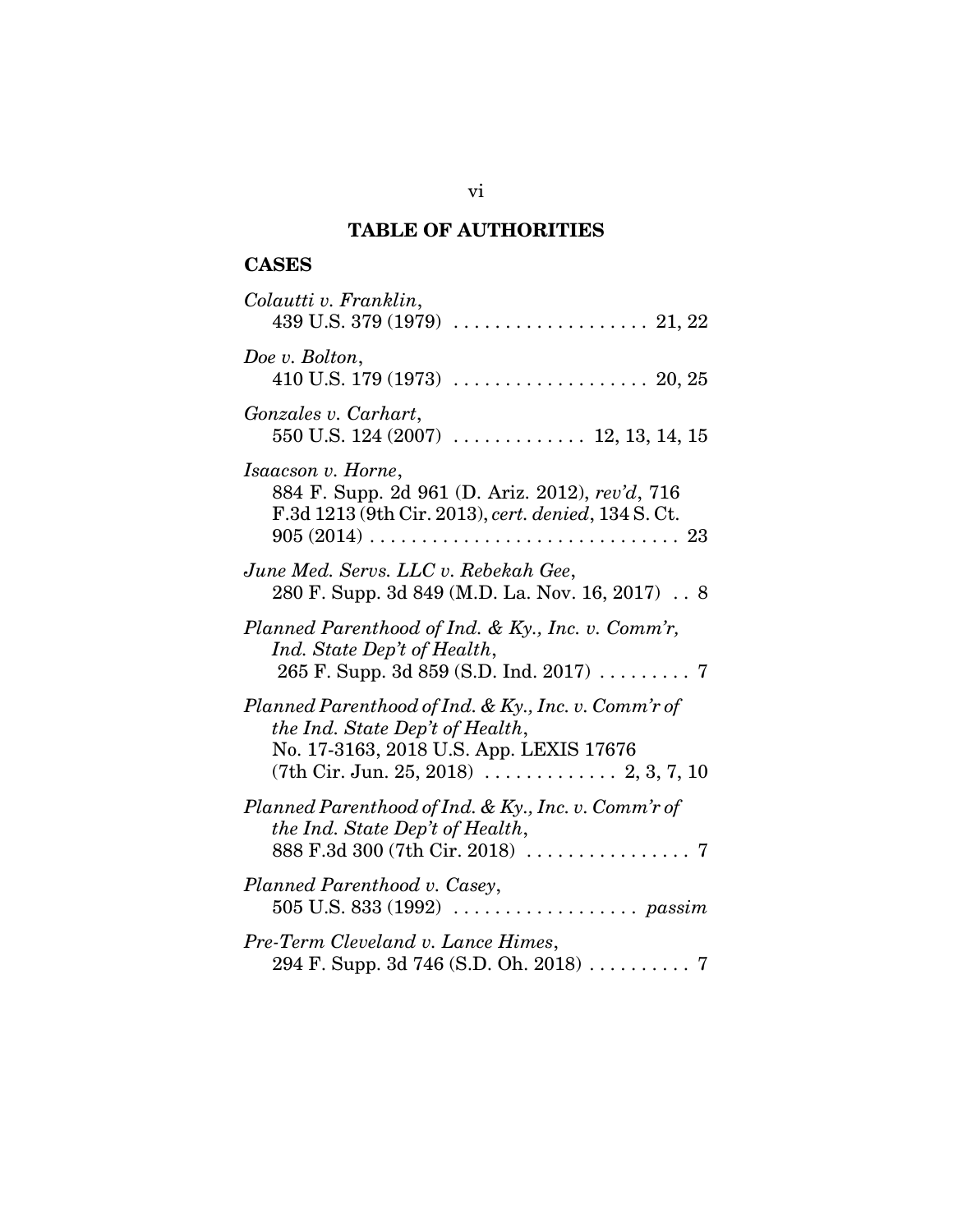| Roe v. Wade,<br>410 U.S. 113 (1973) $\ldots \ldots \ldots \ldots \ldots$ passim |
|---------------------------------------------------------------------------------|
| Stenberg v. Carhart,                                                            |
| Susan B. Anthony List v. Driehaus,                                              |

## **OTHER AUTHORITIES**

| Angelina Baglini, <i>Gestational Limits on Abortion in</i><br>the United States Compared to International<br>Norms, Charlotte Lozier Inst. (Feb. 24, 2014)<br>http://lozierinstitute.org/internationalabortion |
|----------------------------------------------------------------------------------------------------------------------------------------------------------------------------------------------------------------|
| Randy Beck, Gonzales, Casey, and the Viability<br><i>Rule</i> , 103 Nw. U.L. Rev. 249 (2009) $\ldots$ 23                                                                                                       |
| Randy Beck, Overcoming Barriers to the Protection<br>of Viable Fetuses, 71 Wash. & Lee L. Rev. 1263                                                                                                            |
| Randy Beck, Self-Conscious Dicta: The Origins of<br>Roe v. Wade's Trimester Framework, 51 Am. J.                                                                                                               |
| Randy Beck, State Interests and the Duration of<br>Abortion Rights, 44 McGeorge L. Rev. 31 (2013)<br>$\ldots \ldots \ldots \ldots \ldots \ldots \ldots$                                                        |
| Randy Beck, Transtemporal Separation of Powers<br>in the Law of Precedent, 87 Notre Dame L. Rev.<br>$1405 (2012) \ldots \ldots \ldots \ldots \ldots \ldots \ldots \ldots \text{passim}$                        |
| Clarke D. Forsythe, Article: A Draft Opinion<br>Overruling Roe v. Wade, 16 Geo. J.L. & Pub.                                                                                                                    |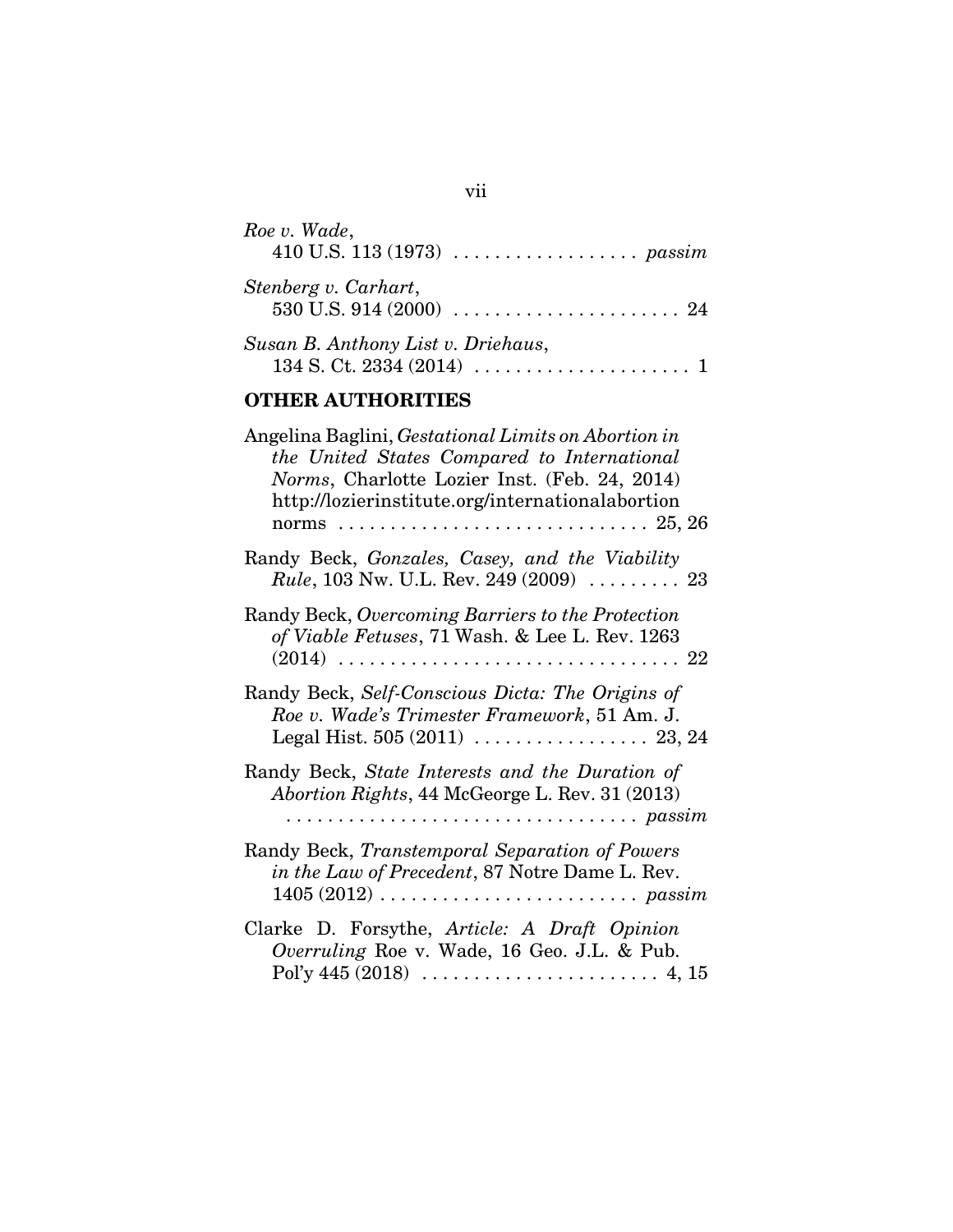# viii

| Clarke D. Forsythe and Stephen B. Presser,                                                                  |  |
|-------------------------------------------------------------------------------------------------------------|--|
| Restoring Self-Government on Abortion: A                                                                    |  |
| Federalism Amendment, 10 Tex. Rev. Law. &                                                                   |  |
|                                                                                                             |  |
|                                                                                                             |  |
| Thomas M. Messner, Former Kennedy Law Clerk                                                                 |  |
| Argues Stare Decisis No Obstacle to Reversing                                                               |  |
| Roe and Casey's "Viability Rule," Charlotte                                                                 |  |
|                                                                                                             |  |
|                                                                                                             |  |
| Thomas M. Messner, The Constitutional Viability of                                                          |  |
| Five-Month Abortion Laws, Charlotte Lozier                                                                  |  |
|                                                                                                             |  |
|                                                                                                             |  |
| Thomas M. Messner, Ohio Vigorously Defends                                                                  |  |
| Down Syndrome Antidiscrimination Law,                                                                       |  |
|                                                                                                             |  |
| Charlotte Lozier Inst., Mar. 21, 2018  11                                                                   |  |
| Amanda Stirone, Overview of Legislation and                                                                 |  |
| Litigation Involving Protections Against Down                                                               |  |
|                                                                                                             |  |
| Syndrome Discrimination Abortion, Charlotte                                                                 |  |
| Lozier Inst., Nov. 14, 2018 (summarizing                                                                    |  |
| litigation to date), https://lozierinstitute.org/                                                           |  |
| overview-legislation-litigation-involving-protec                                                            |  |
| tions-against-down-syndrome-discrimination-a                                                                |  |
| $\text{bortion}/\ldots \ldots \ldots \ldots \ldots \ldots \ldots \ldots \ldots \ldots \ldots \ldots \ldots$ |  |
|                                                                                                             |  |
| The Gallup Org., Topics A-Z: Abortion (May 1-10,                                                            |  |
| 2018), https://news.gallup.com/poll/1576/                                                                   |  |
|                                                                                                             |  |
|                                                                                                             |  |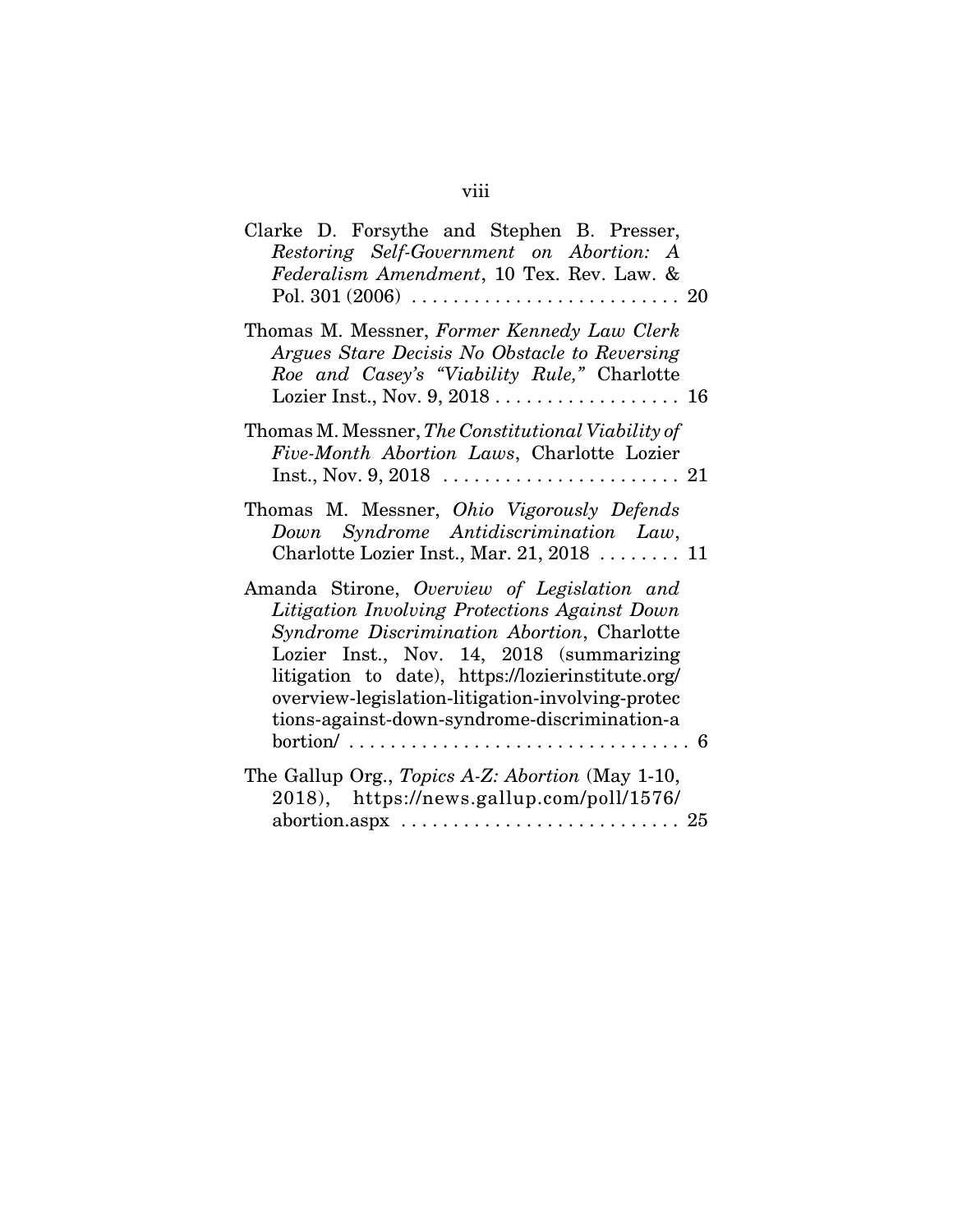#### **INTEREST OF** *AMICUS CURIAE*<sup>1</sup>

*Amicus Curiae* Susan B. Anthony List ("SBA" or "SBA List") is a "pro-life advocacy organization," *Susan B. Anthony List v. Driehaus*, 134 S. Ct. 2334, 2339 (2014) (internal quotation marks omitted), dedicated to reducing and ultimately eliminating abortion by electing national leaders and advocating for laws that save lives, with a special calling to promote pro-life women leaders.

SBA List combines politics with policy, investing heavily in voter education to ensure that pro-life Americans know where their lawmakers stand on protecting the unborn, and in issue advocacy, advancing pro-life laws through direct lobbying and grassroots campaigns.

SBA List supports policies designed to reduce and eliminate the eugenic practice of Down syndrome discrimination abortion. Research has shown that individuals with Down syndrome are among the happiest people in the world and bring tremendous joy to their families. In some Western nations, however, children diagnosed with Down syndrome are on the verge of being eliminated from society through selective abortion.

<sup>&</sup>lt;sup>1</sup> No counsel for a party authored this brief in whole or part. No one other than *Amicus Curiae* Susan B. Anthony List or its counsel made a monetary contribution to the preparation or submission of this brief. On or before November 5, 2018, counsel of record for all parties received notice that *Amicus Curiae* Susan B. Anthony List intended to file this brief. All parties have consented to the filing of this brief.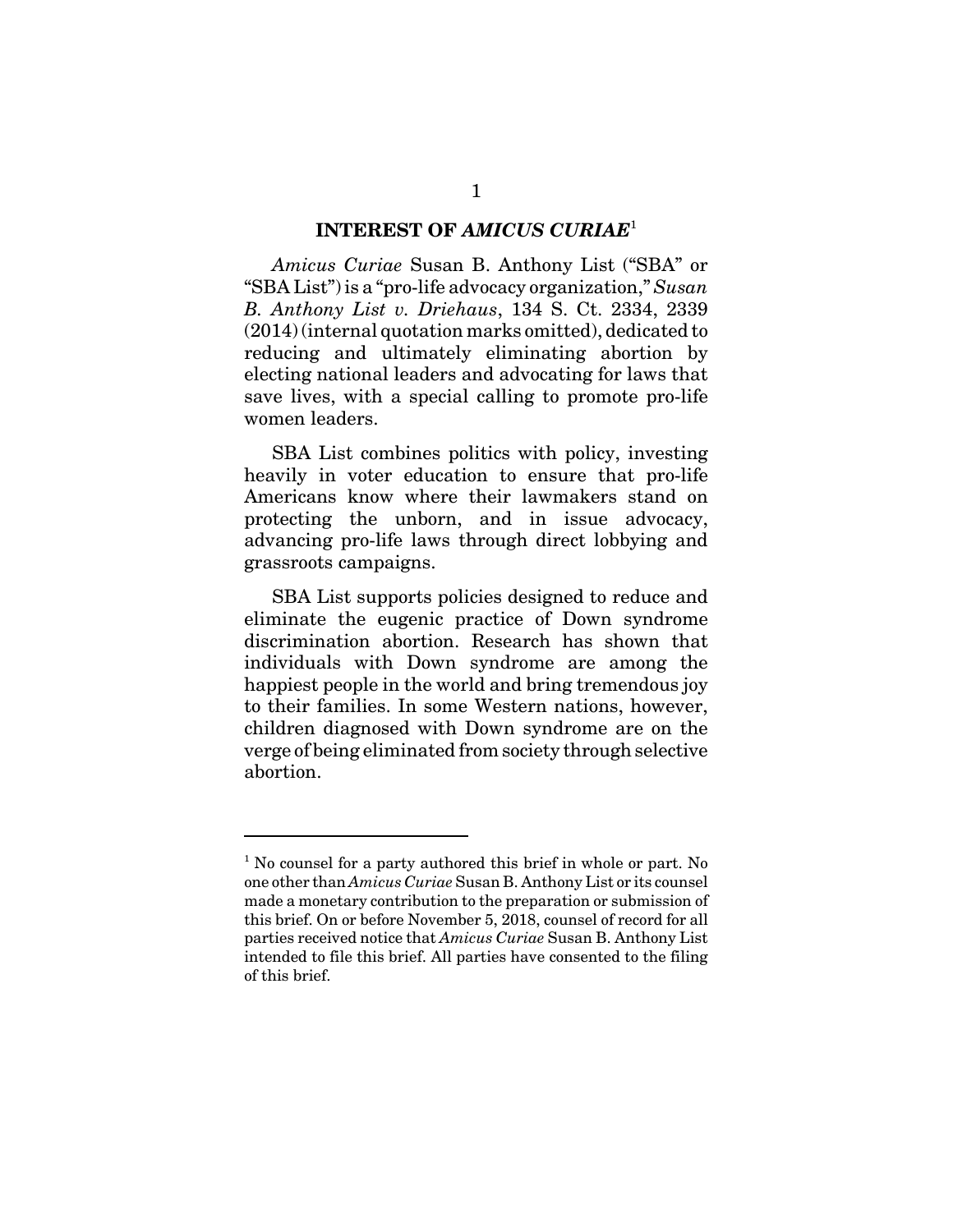SBA List is deeply involved in the process of persuading fellow citizens of the rightness of its cause and effecting change through political processes. SBA List strongly supports the proposition that this Court should allow citizens of this country to determine abortion policies through democratic processes.

#### **SUMMARY OF THE ARGUMENT**

*1. If the Court denies review of the Down syndrome protections at issue in this case, lower courts and future litigants would benefit from an accompanying statement clarifying that such policies present a question of first impression under this Court's abortion precedents.* 

To date, 12 federal judges in two circuits have split eight to four on whether this Court's abortion precedents protect the eugenic practice of Down syndrome discrimination abortion.

Eight judges have adopted or endorsed the view that the rule of viability set out in *Roe v. Wade*, 410 U.S. 113 (1973), and *Planned Parenthood v. Casey*, 505 U.S. 833 (1992), categorically excludes any previability abortion restriction.

On the other side of the split, Circuit Judge Frank H. Easterbrook, Circuit Judge Diane S. Sykes, Circuit Judge Amy Coney Barrett, and Circuit Judge Michael B. Brennan have endorsed the view that whether government may prohibit the eugenic practice of Down syndrome discrimination abortion presents a question of first impression under the abortion precedents of this Court. *See Planned Parenthood of Ind. & Ky., Inc. v. Comm'r of the Ind. State Dep't of Health*, No.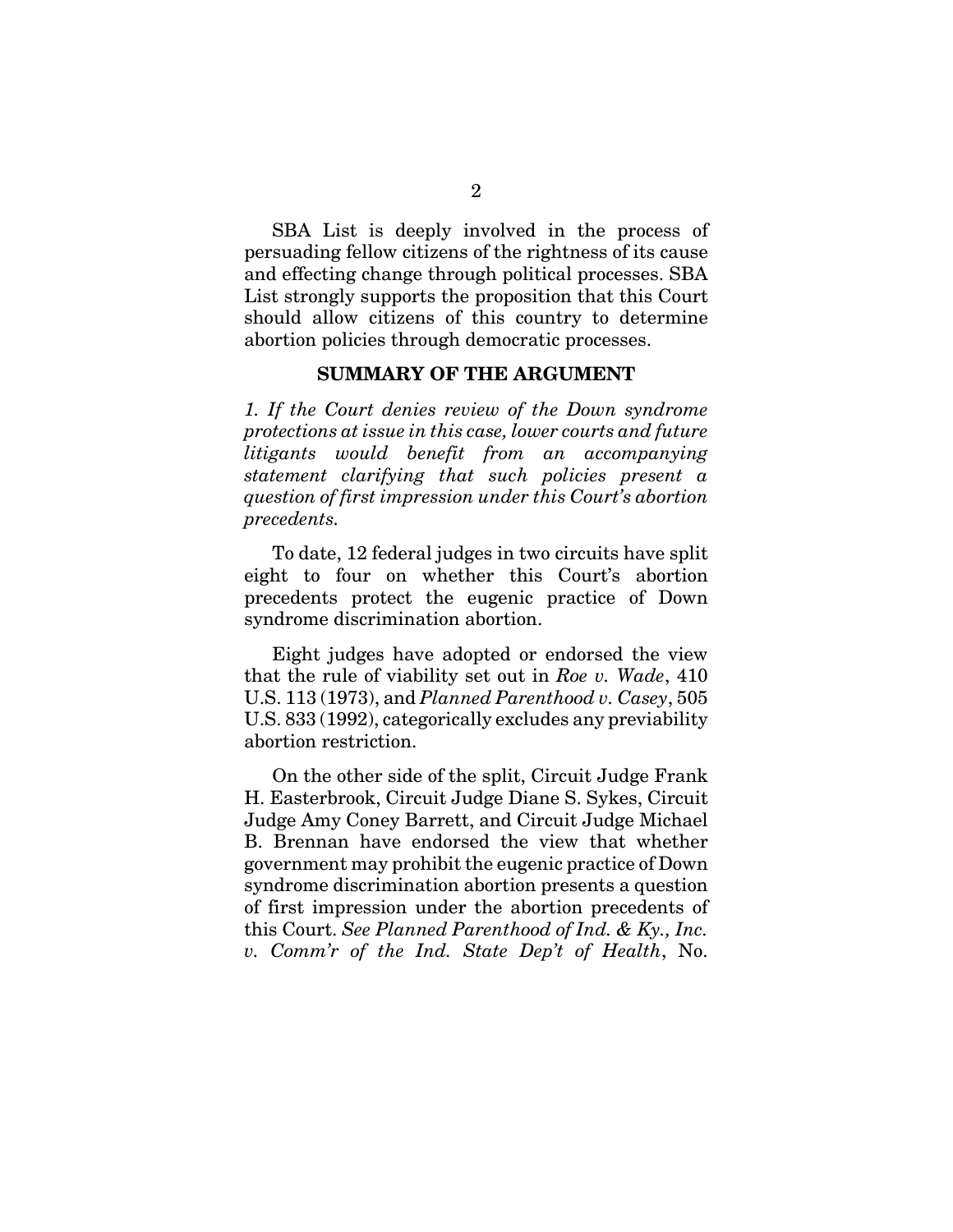17-3163, 2018 U.S. App. LEXIS 17676, at \*10 (7th Cir. Jun. 25, 2018) (Easterbrook, J., dissenting).

*Amicus* strongly supports a grant of review in this case. At the same time, *Amicus* respectfully submits that, if the Court denies review of the Down syndrome protections at issue in this case, lower courts and future litigants would nevertheless greatly benefit from an accompanying statement clarifying that whether the U.S. Constitution bars such protections presents a question of first impression under the abortion precedents of this Court.

*2. If the Court grants review, it may uphold Indiana's Down syndrome protections without disturbing the Court's abortion precedents.* 

As Circuit Judges Easterbrook, Sykes, Barrett, and Brennan persuasively argue, this Court's abortion precedents do not address much less settle the question whether government may prohibit the eugenic practice of Down syndrome discrimination abortion. Accordingly, the Court could uphold such a law without disturbing those underlying precedents.

Arguments developed by University of Georgia Law Professor Randy Beck provide another path to upholding Down syndrome protections without overturning the general rule of viability. Under this approach, the Court would recognize that different durational rules apply to different government interests in regulating abortion. The Court would then clarify that the viability rule does not attach to regulations advancing the government interest in prohibiting Down syndrome discrimination.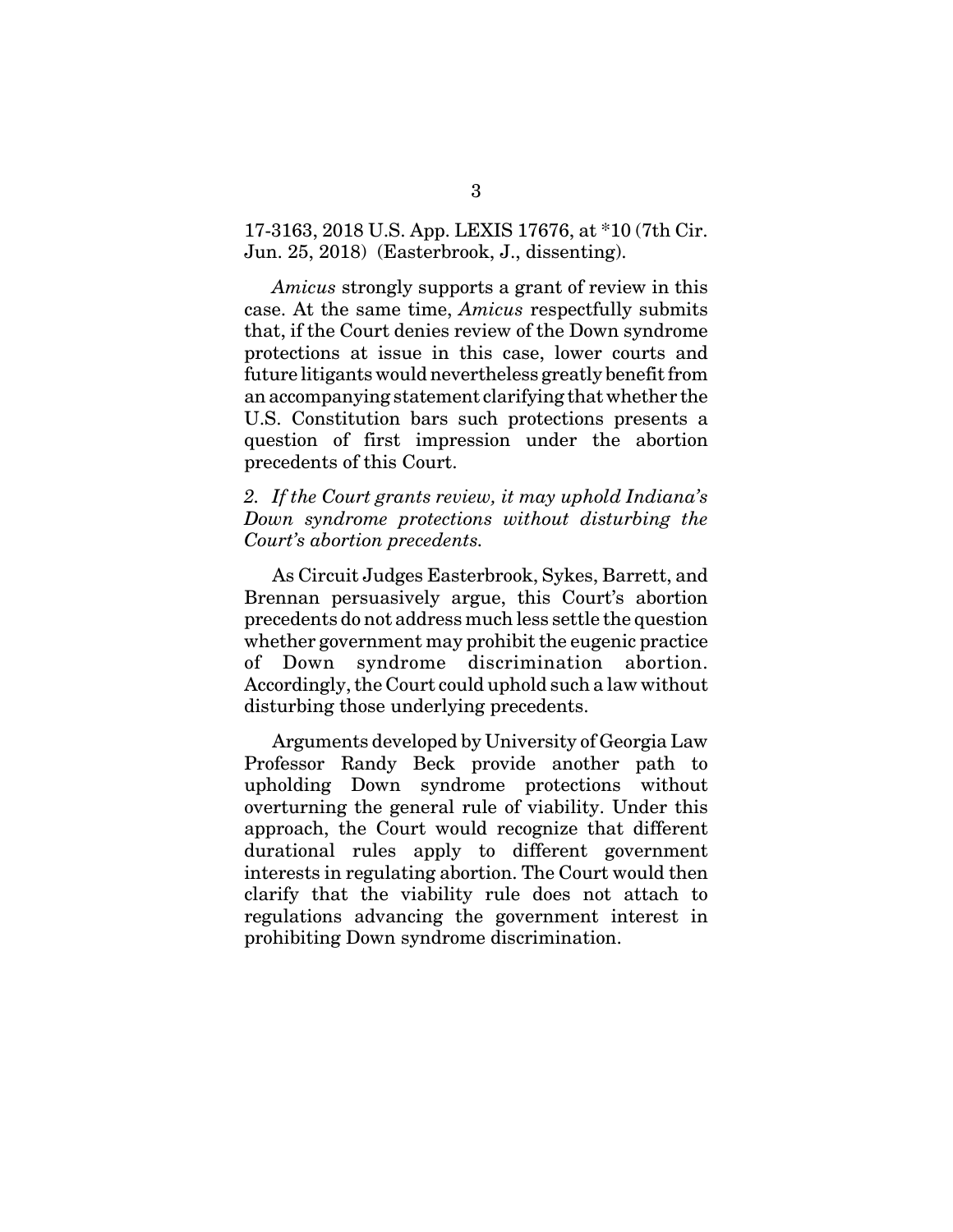#### *3. The Court should grant the petition and abandon the viability rule.*

The Supreme Court has overruled its prior decisions in more than 230 cases. Clarke D. Forsythe, *Article: A Draft Opinion Overruling* Roe v. Wade, 16 Geo. J.L. & Pub. Pol'y 445, 448 (2018). It should do so again in this case by granting the petition and abandoning the viability rule.

In a 2012 article published in the Notre Dame Law Review, University of Georgia Law Professor Randy Beck explains that the Court has made exceptions to the general rule of stare decisis in three types of situations.

(1) When an earlier Court "purported to resolve issues not raised by the case before it."

(2) When an earlier Court "acted based on inadequate briefing or cursory deliberation."

(3) When an earlier Court "failed to adequately explain the reasoning underlying a legal conclusion."

Randy Beck, *Transtemporal Separation of Powers in the Law of Precedent*, 87 Notre Dame L. Rev. 1405, 1429 (2012) [hereinafter Beck, *Law of Precedent*].

When a previous ruling suffers from one or more of these three defects, Professor Beck explains, the Court is freed from strict adherence to stare decisis and may take corrective action, such as when the Court "narrowly construes prior decisions," "accords diminished precedential weight," or "denies stare decisis effect altogether." *Id*.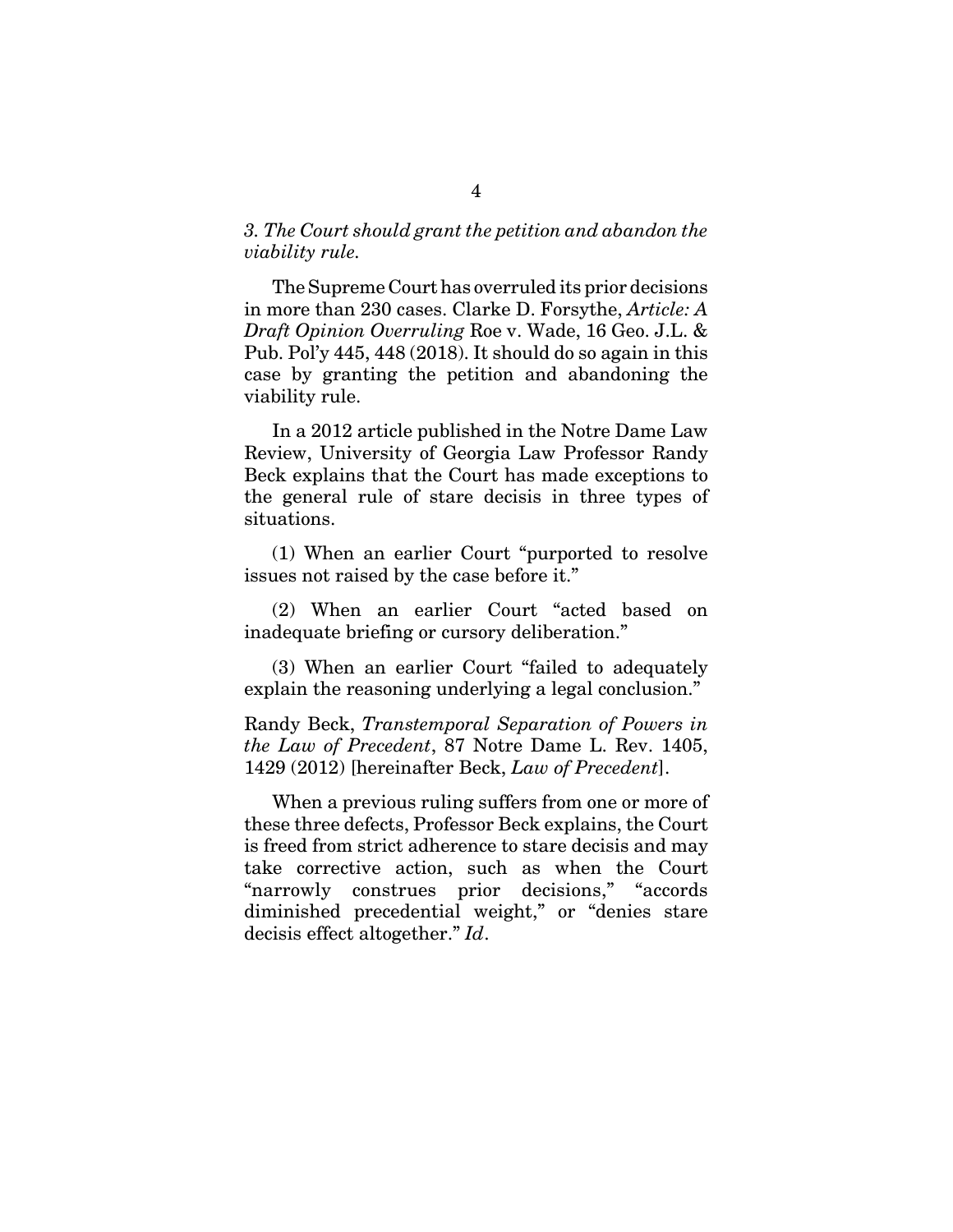Professor Beck argues that each of these three exceptions to stare decisis applies to the viability rule established in *Roe* and affirmed in *Casey*.

Freed from the constraint of strict adherence to unworthy precedent, the Court enjoys an array of excellent reasons to abandon the viability rule on its merits. To provide just one example here, the point at which a child attains viability—and thus becomes eligible for legal protection in jurisdictions that provide it—can vary based on factors including race, whether the mother smokes, access to treatment facilities, and even altitude.

#### **ARGUMENT**

**I. If the Court denies review of the Down syndrome protections at issue in this case, lower courts and future litigants would benefit from an accompanying statement clarifying that such policies present a question of first impression under this Court's abortion precedents.** 

To date, 12 federal judges in two circuits have split eight to four on the question whether *Roe* and *Casey* protect the eugenic practice of Down syndrome discrimination abortion. *Amicus* strongly supports a grant of review in this case. If the Court denies review of the Down syndrome protections at issue in this case, lower courts and future litigants nevertheless would greatly benefit from an accompanying statement clarifying that such policies present a question of first impression under this Court's abortion precedents.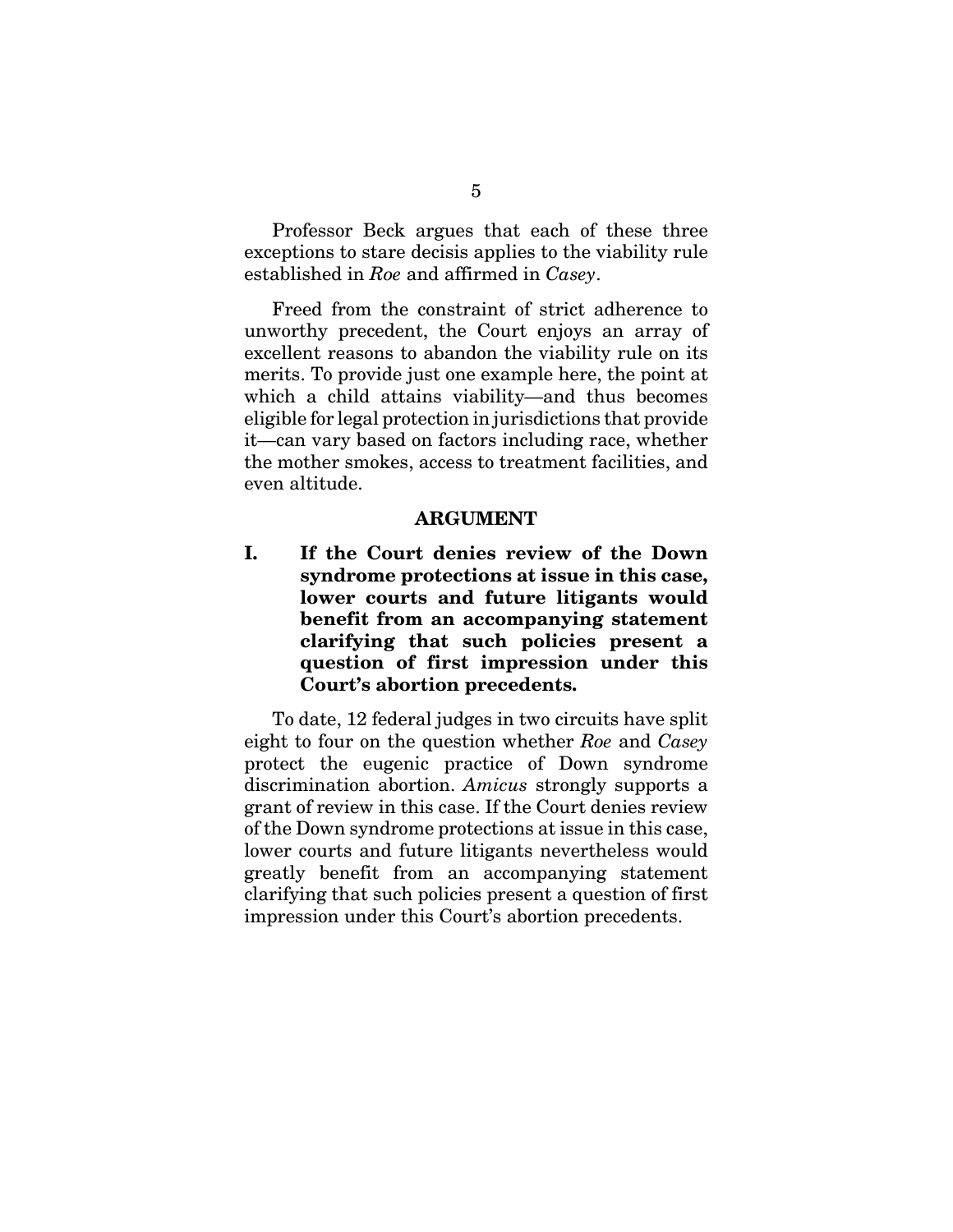#### **A. To date, 12 federal judges in two circuits have split eight to four on whether this Court's abortion precedents protect the eugenic practice of Down syndrome discrimination abortion.**

The question whether government may prohibit the eugenic practice of Down syndrome discrimination abortion has not yet produced a formal split between courts. *See* Amanda Stirone, *Overview of Legislation and Litigation Involving Protections Against Down Syndrome Discrimination Abortion*, Charlotte Lozier Inst., Nov. 14, 2018 (summarizing litigation to date), https://lozierinstitute.org/overview-legislation-litigati on-involving-protections-against-down-syndrome-disc rimination-abortion/. However, even at this early stage, a divergence has begun to emerge in the opinions held by individual federal judges. To date, 12 federal judges in two circuits have split eight to four on the question whether this Court's abortion precedents protect the eugenic practice of Down syndrome discrimination abortion. A 13th judge in a third circuit sidestepped the issue on grounds of standing.

This split in federal judicial opinion, some of it expressed in rulings of the court and some of it expressed in a concurring or dissenting opinion, puts the "categorical approach" in contest with the "question-of-first-impression approach."

The categorical approach holds that the viability rule set out in *Roe* and *Casey* categorically excludes any previability abortion restriction including prohibitions on the eugenic practice of Down syndrome discrimination abortion.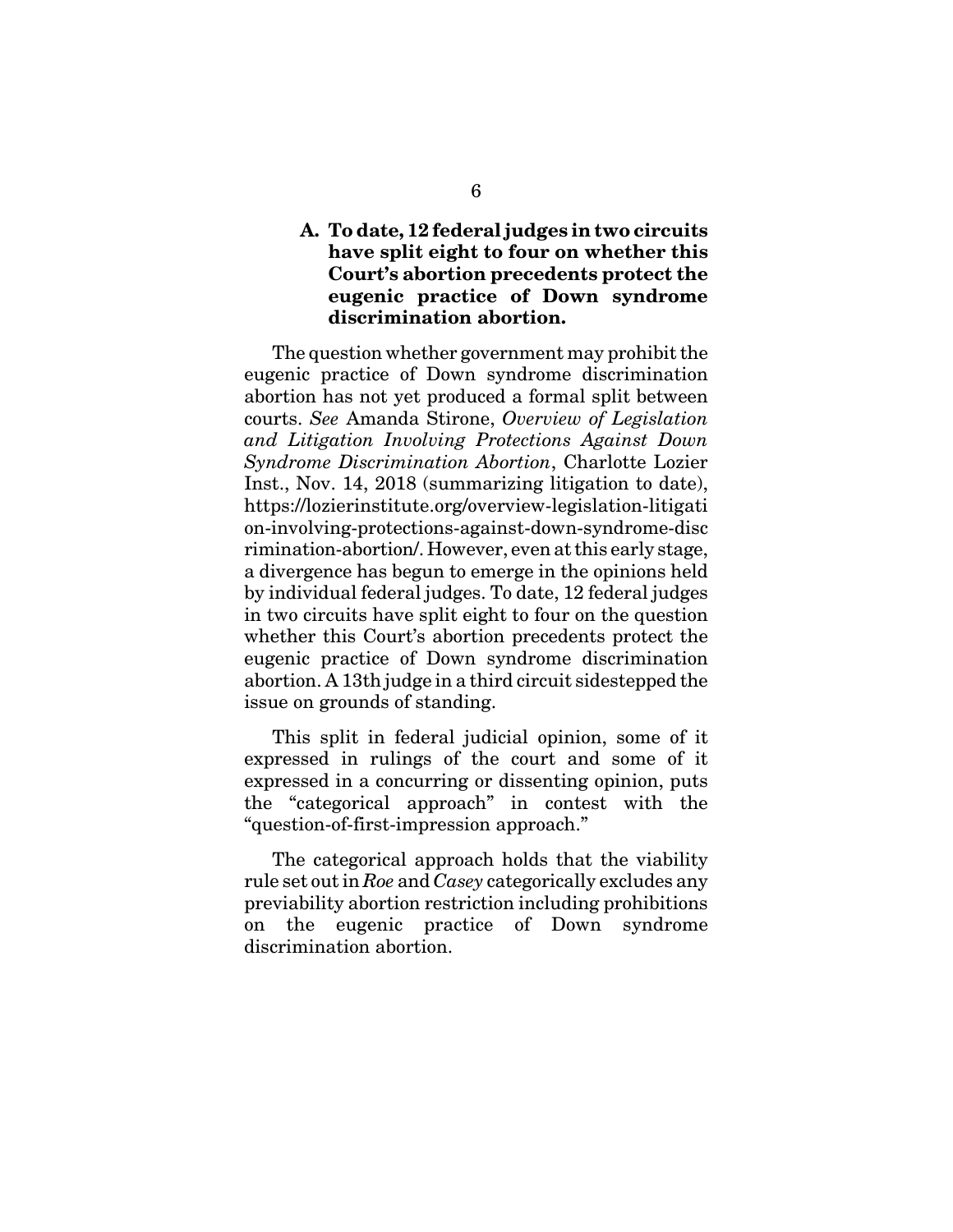The categorical view has been adopted by the district court judge in *Pre-Term Cleveland v. Lance Himes*, 294 F. Supp. 3d 746, 752 (S.D. Oh. 2018), the district court judge in the present case, *Planned Parenthood of Ind. & Ky., Inc. v. Comm'r, Ind. State Dep't of Health*, 265 F. Supp. 3d 859, 866-67 (S.D. Ind. 2017), and the three-judge circuit court panel in the present case, *Planned Parenthood of Ind. & Ky., Inc. v. Comm'r of the Ind. State Dep't of Health*, 888 F.3d 300, 306 (7th Cir. 2018). The categorical approach has also been endorsed by three circuit judges concurring in the decision of the Seventh Circuit to deny en banc review in the present case. *See PPINK*, 2018 U.S. App. LEXIS 17676, at \*3 (Wood, C. J., concurring in denial of en banc review).

On the other side of the split is the view that Down syndrome protections present a constitutional question of first impression under the abortion precedents of this Court. This is the question-of-first-impression approach.

To date, the question-of-first-impression approach has been endorsed by Circuit Judge Frank H. Easterbrook of the U.S. Court of Appeals for the Seventh Circuit, in his opinion dissenting from the Seventh Circuit's denial of en banc review in the present case, *PPINK*, 2018 U.S. App. LEXIS 17676, at \*10 (Easterbrook, J., dissenting), as well as by Circuit Judge Diane S. Sykes, Circuit Judge Amy Coney Barrett, and Circuit Judge Michael B. Brennan, each of whom joined Judge Easterbrook's dissenting opinion, *id.*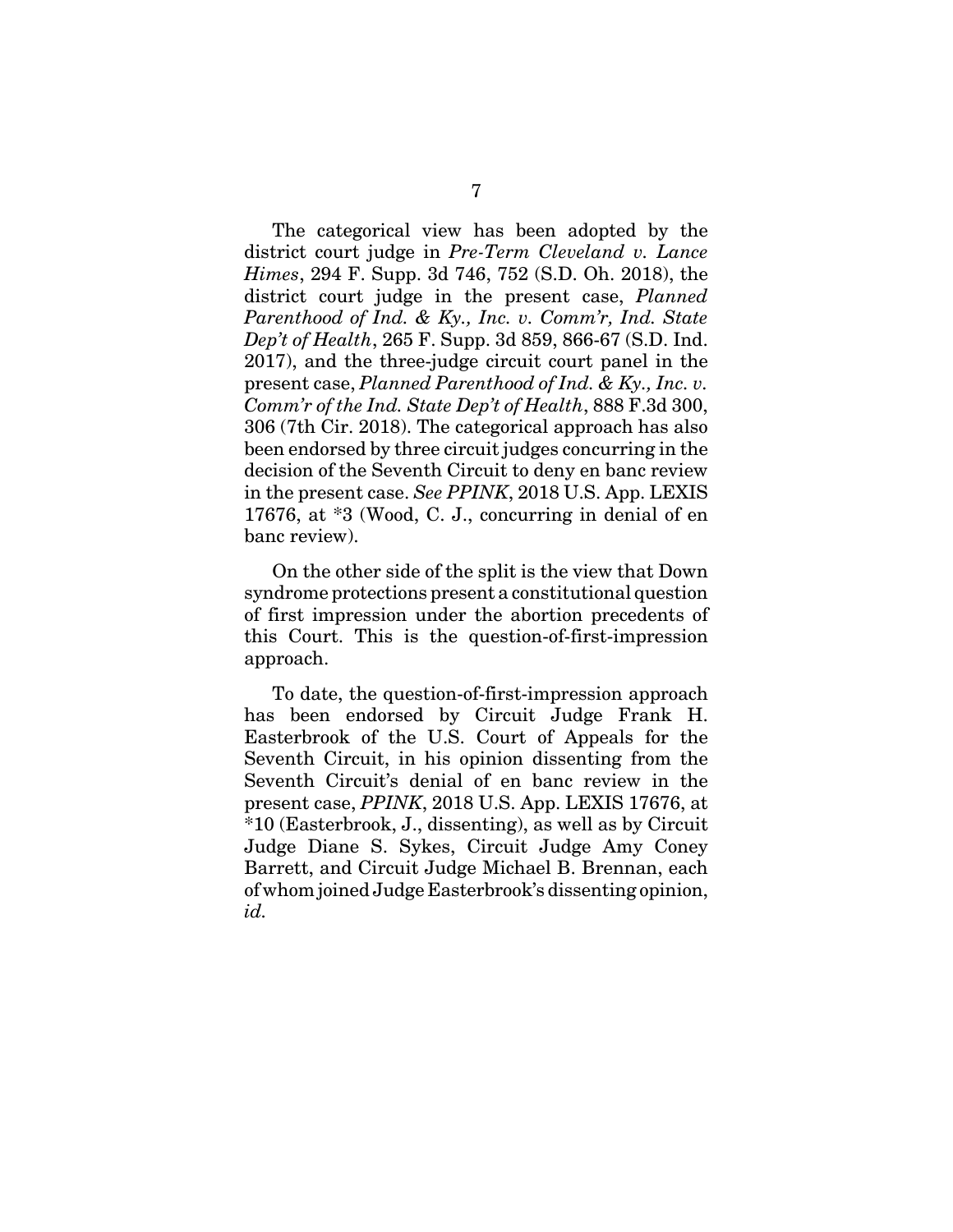A 13th judge in a third circuit sidestepped the issue on grounds of standing. *See June Med. Servs. LLC v. Rebekah Gee*, 280 F. Supp. 3d 849, 861 (M.D. La. Nov. 16, 2017).

## **B. The Court need not answer the underlying constitutional issue to clarify that Down syndrome protections present a question of first impression under this Court's abortion precedents.**

*Amicus* strongly supports a grant of review in this case. At the same time, *Amicus* respectfully submits that, if the Court denies review of the Down syndrome protections at issue in this case, lower courts and future litigants would nevertheless greatly benefit from an accompanying statement clarifying that whether the U.S. Constitution bars such protections presents a question of first impression under the abortion precedents of this Court.

Such a statement need not say whether a law prohibiting the eugenic practice of Down syndrome abortion withstands constitutional scrutiny. Significant utility would be gained from even a more limited statement simply clarifying that this Court's abortion precedents do not answer this newly presented question regardless to what extent the principles articulated by those precedents may bear on the resolution of such a case. Accordingly, the question is one that lower courts remain free to answer in the light of the Constitution and relevant precedents, until this Court should choose to provide its own answer.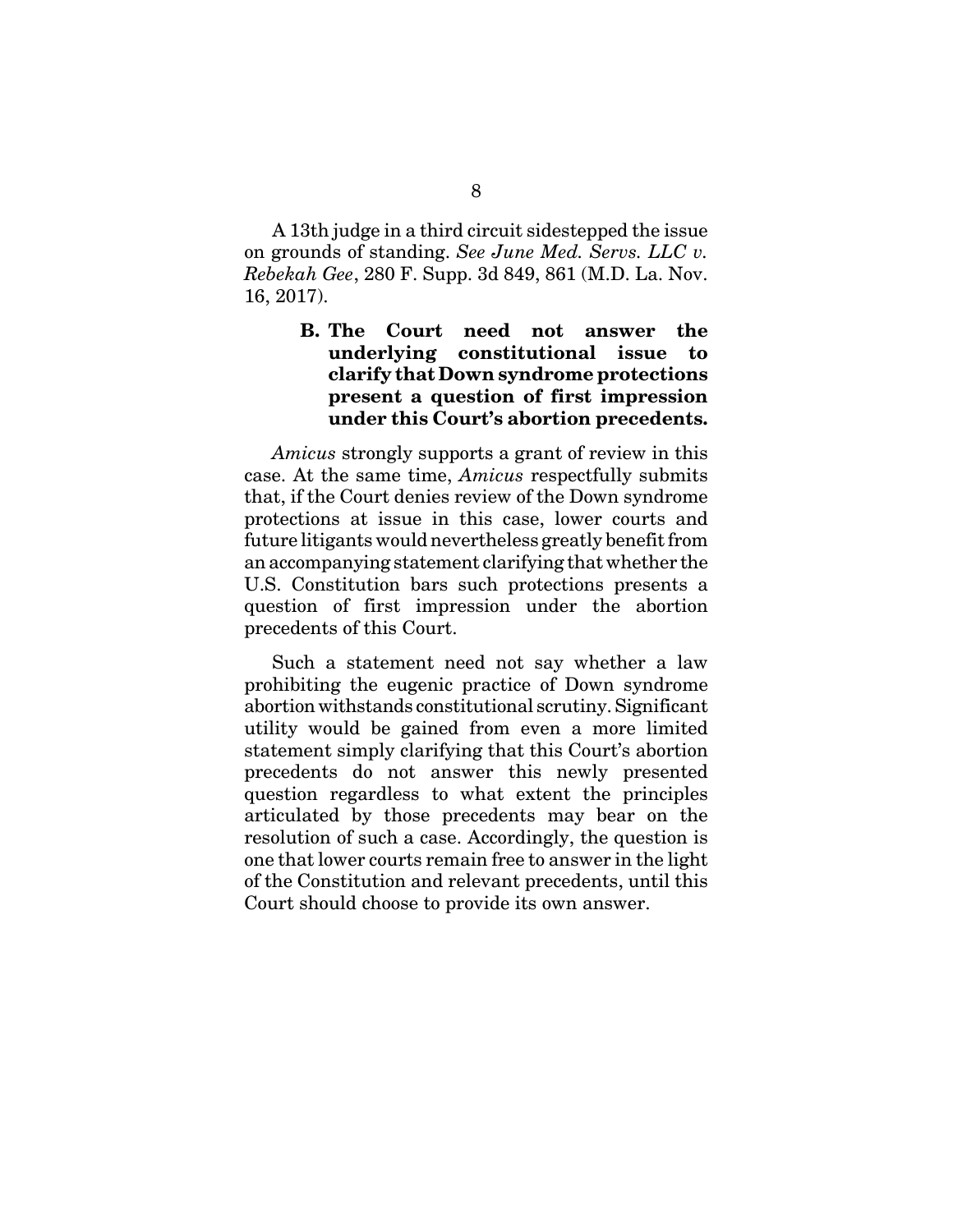## **II. If the Court grants review, it may uphold Indiana's Down syndrome protections without disturbing the Court's abortion precedents.**

The Court enjoys at least two options for upholding prenatal Down syndrome protections without disturbing the viability rule set out in *Roe* and *Casey*. As Circuit Judges Easterbrook, Sykes, Barrett, and Brennan argue, the question is one of first impression under this Court's abortion precedents. Arguments developed by University of Georgia Law Professor Randy Beck provide a second path.

## **A. As Circuit Judges Frank H. Easterbrook, Diane S. Sykes, Amy Coney Barrett, and Michael B. Brennan argue, restrictions on eugenic abortion present a question of first impression under Supreme Court abortion precedents.**

In the split of opinion between federal judges on the question of whether this Court's abortion precedents protect eugenic abortion, *see supra*, Section I.A., Circuit Judges Frank H. Easterbrook, Diane S. Sykes, Amy Coney Barrett, and Michael B. Brennan have the better position. This Court's abortion precedents simply do not address whether states may restrict the practice of eugenic abortion. Whether a Down syndrome antidiscrimination law violates the general right to abortion located by this Court in the U.S. Constitution presents a question of first impression for this Court.

In the words of Circuit Judge Easterbrook's opinion dissenting from denial of en banc review in the instant case, "Judicial opinions are not statutes; they resolve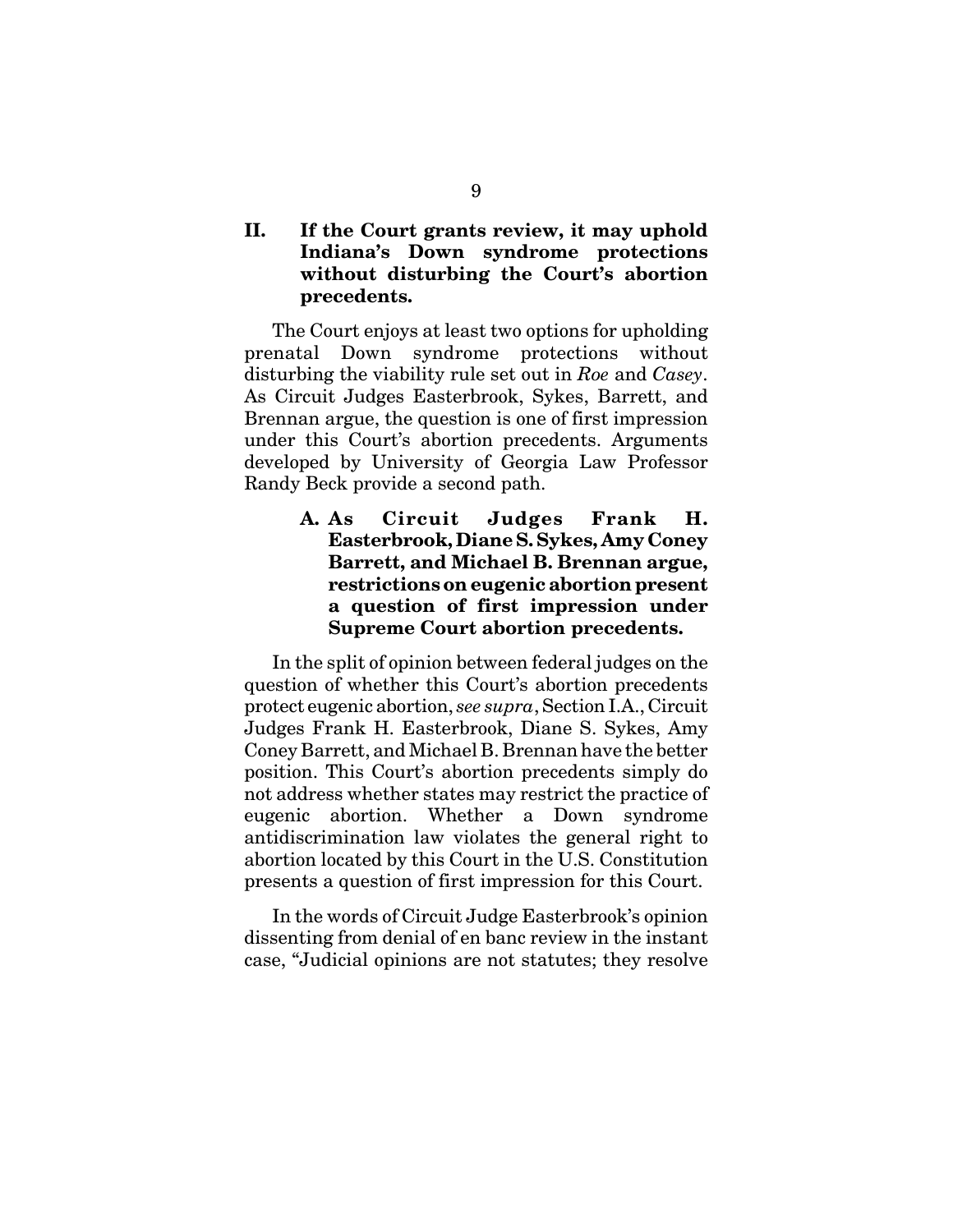only the situations presented for decision." *PPINK*, 2018 U.S. App. LEXIS 17676, at \*11 (Easterbrook, J., dissenting). And in *Casey*, Judge Easterbrook explains, the Supreme Court "did not consider the validity of an anti-eugenics law." *Id.*

Judge Easterbrook cites to the compelling "parallel" of public policy exceptions to the general rule of at-will employment. *Id.* "Judges often said that employers could fire workers for any or no reason. That's the doctrine of employment at will. But by the late twentieth century," Judge Easterbrook explains, "courts regularly created exceptions when the discharge was based on race, sex, or disability. *Casey* does not tell us whether a parallel 'except' clause is permissible for abortions." *Id.*

Judge Easterbrook continues this powerful line of argumentation. "*Casey* and other decisions hold that, until a fetus is viable, a woman is entitled to decide whether to bear a child. But there is a difference," Judge Easterbrook observes, "between 'I don't want a child' and 'I want a child, but only a male' or 'I want only children whose genes predict success in life.' Using abortion to promote eugenic goals," Judge Easterbrook writes, "is morally and prudentially debatable on grounds different from those that underlay the statutes *Casey* considered." *Id*. at \*12.

The bottom line in this argument is that, in Judge Easterbrook's words, "None of the Court's abortion decisions holds that states are powerless to prevent abortions designed to choose the sex, race, and other attributes of children." *Id.* Accordingly, the Court could uphold a Down syndrome antidiscrimination law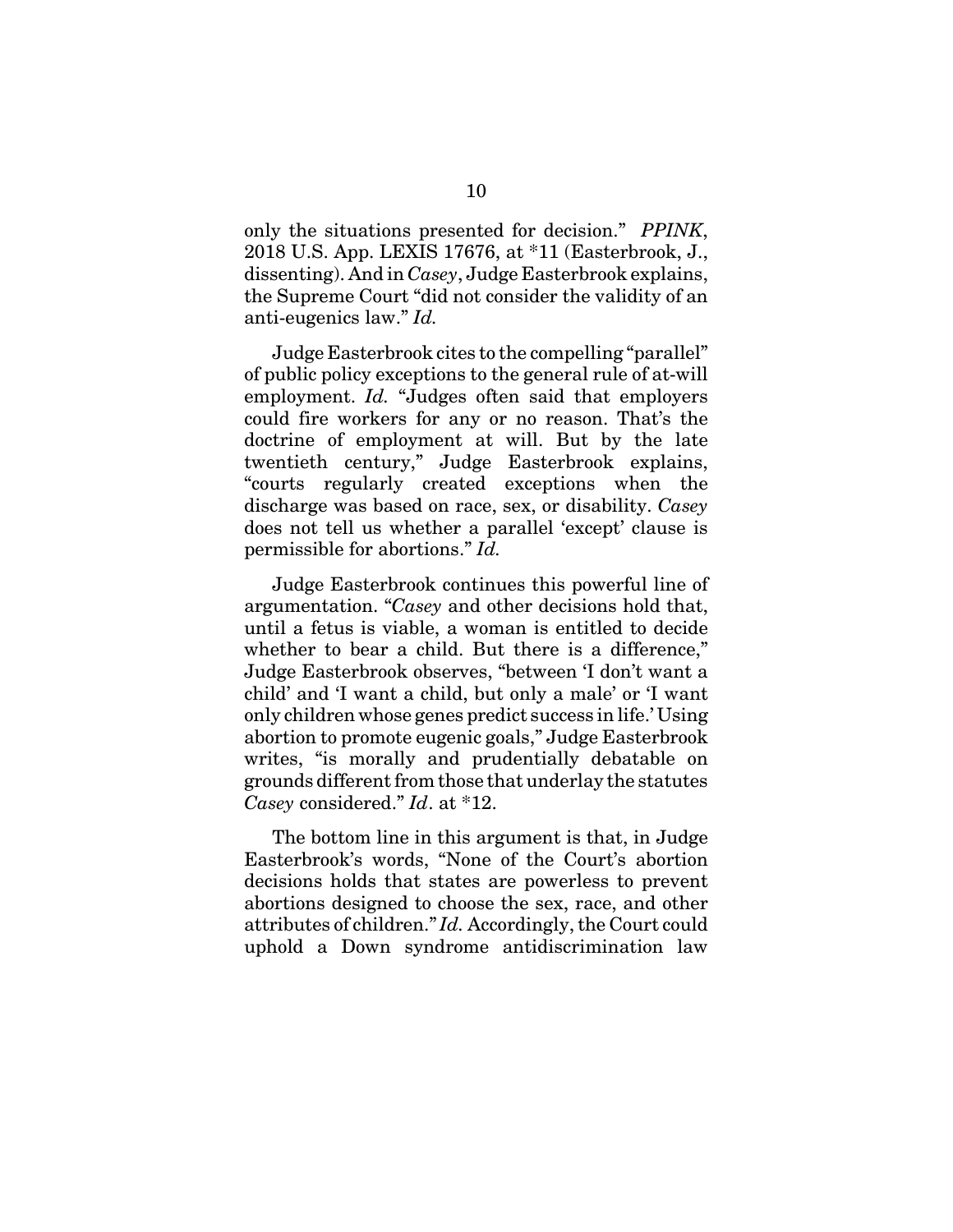without disturbing its precedents establishing a general right to abortion.

> **B. Arguments developed by University of Georgia Law Professor Randy Beck offer a second path for upholding Down syndrome protections without disturbing the rule of viability set out in** *Roe* **and** *Casey***.**

Randy Beck is Associate Dean for Academic Affairs and Justice Thomas O. Marshall Chair of Constitutional Law at the University of Georgia School of Law. He has authored several scholarly articles discussing the general abortion rule of viability.

Professor Beck certainly offers many criticisms of the viability rule itself. However, he also offers a simple but elegant argument for how the Court could uphold a pain-capable 20-week abortion law without discarding the viability rule.

Here, *Amicus* sets out Professor Beck's unique argument for pain-capable 20-week laws and then applies that argument to Down syndrome protections.<sup>2</sup>

 $2^2$  With permission of the author, a counsel on this brief, this section of the brief draws from arguments developed by Thomas M. Messner including in *Ohio Vigorously Defends Down Syndrome Antidiscrimination Law*, Charlotte Lozier Inst., Mar. 21, 2018 (applying Beck's 20-week arguments to Down syndrome protections).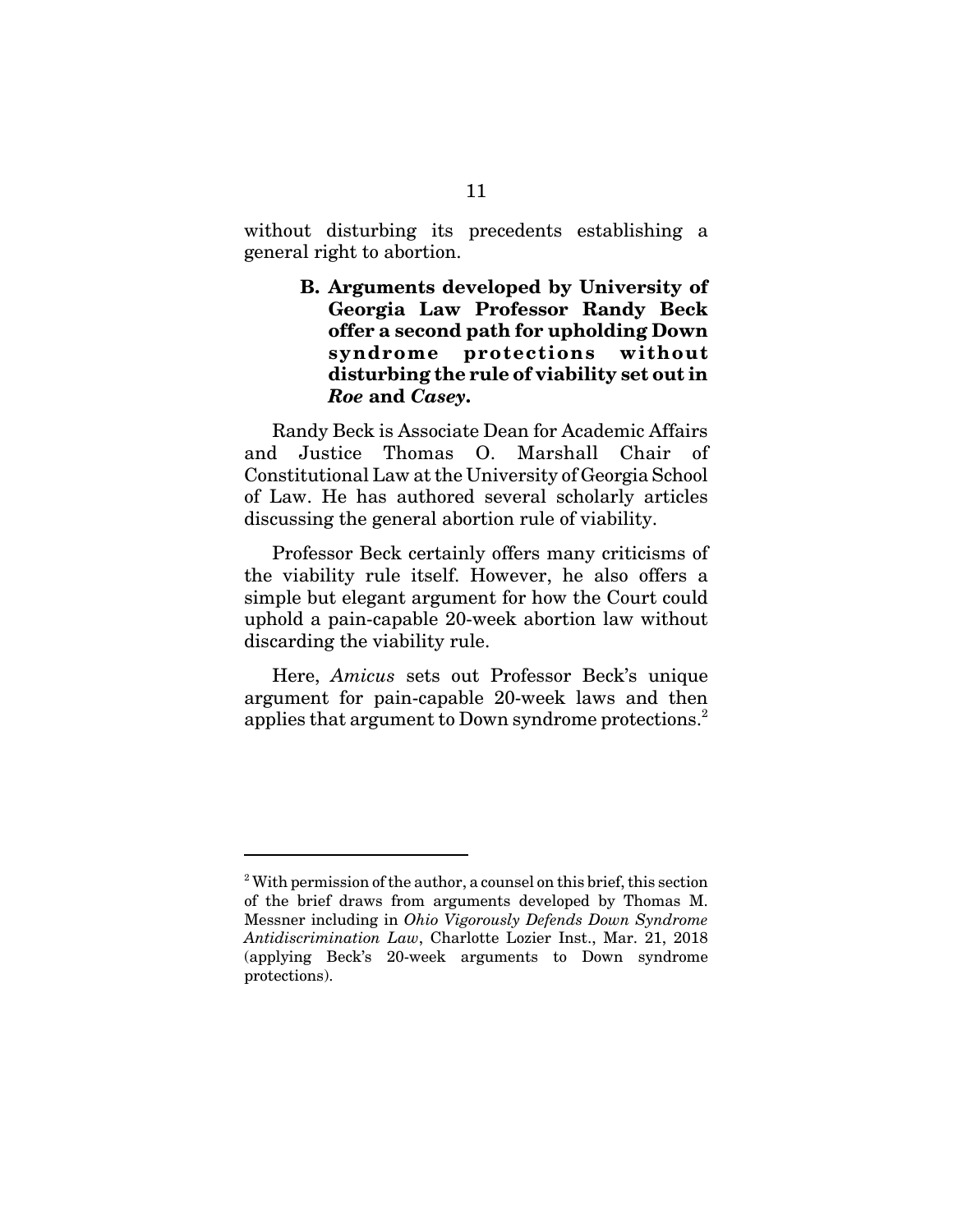#### **i.** *Roe* **stands for the proposition that different durational rules may attach to different government interests.**

The first part of Professor Beck's innovative argument comes directly from the 1973 *Roe v. Wade* decision itself.

Beck observes that *Roe* "took the position that the point at which a particular state interest would justify substantial restrictions on abortion depended on the particular state interest in question." Randy Beck, *State Interests and the Duration of Abortion Rights*, 44 McGeorge L. Rev. 31, 55 (2013) [hereinafter Beck, *State Interests*].

Under *Roe*, Beck explains, "an interest in promoting maternal health justified regulation at the end of the first trimester," *id*. whereas the "interest in protecting fetal life justified regulation only at viability," *id.* 

In other words, in *Roe* the Court imposed two different durational rules, one for one state interest and one for a different state interest. Accordingly, *Roe* stands for the proposition that different durational rules attach to different government interests.

> **ii.** *Gonzales v. Carhart* **stands for the proposition that government may lawfully assert different interests than those at stake in** *Roe* **and** *Casey***.**

The second part of Beck's argument comes from this Court's ruling in *Gonzales v. Carhart*, 550 U.S. 124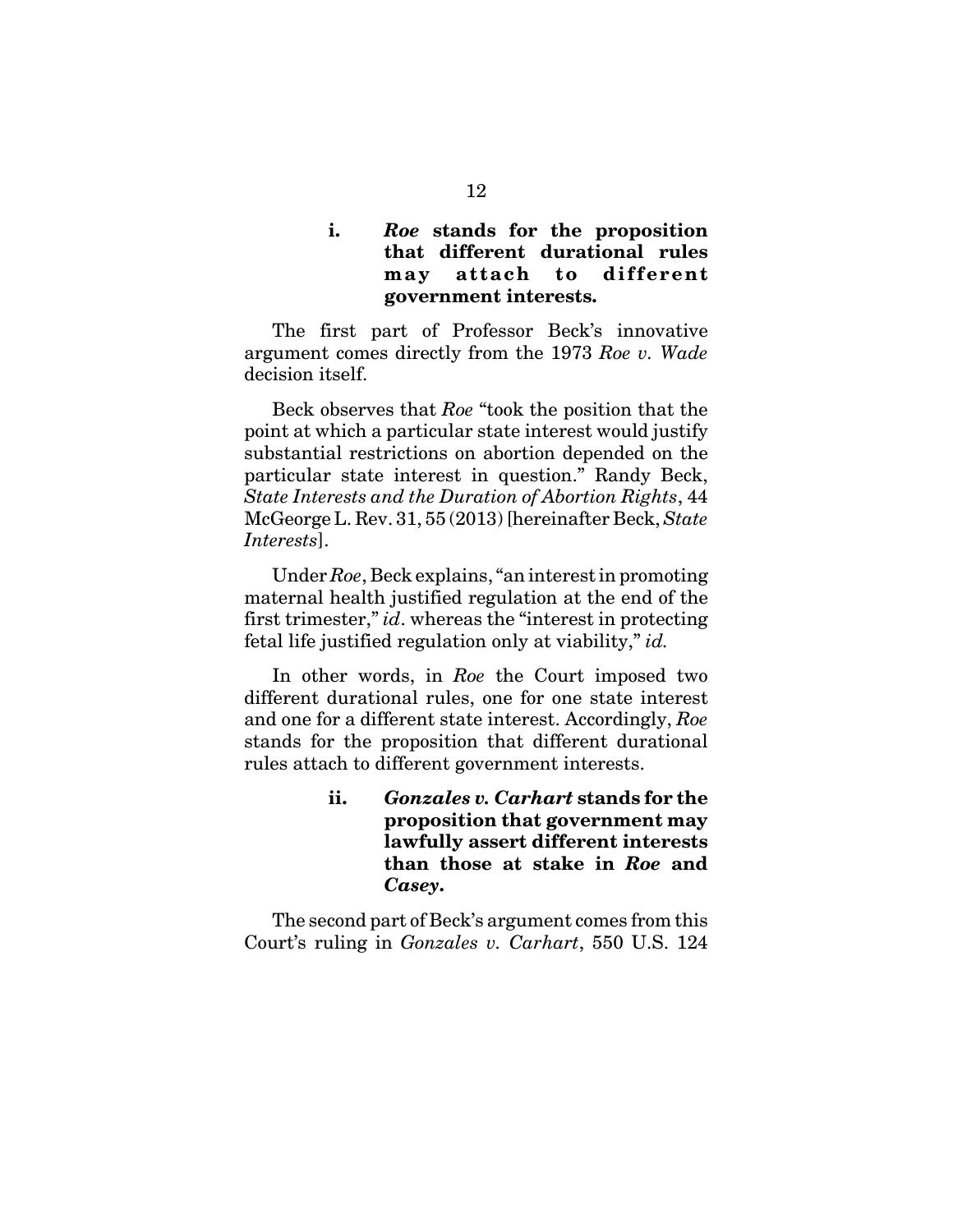(2007), which upheld the federal Partial-Birth Abortion Ban Act of 2003.

In *Gonzales*, Beck writes, "the Court saw the statute as furthering a multiplicity of state interests distinct from the interest in protecting the life of any particular fetus." Beck, *State Interests*, *supra* at 55. "The statute was thought to preserve respect for human life among the public and the medical profession, protect the ethics and reputation of medical personnel, and clarify the distinction between abortion and infanticide." *Id.*

Accordingly, *Gonzales* stands for the proposition that government may lawfully assert different interests in regulating abortion than the interests at stake in *Roe* and *Casey*.

## **iii. Together,** *Roe* **and** *Gonzales* **stand for the proposition that the durational rule of viability need not attach to every government interest in regulating abortion.**

Professor Beck combines the legal principles derived from *Roe* and *Gonzales* into a single, powerful argument.

Professor Beck acknowledges that "the *Gonzales* opinion 'assumed' that the viability rule would remain the measure of the duration of abortion rights." Beck, *State Interests*, *supra* at 55. He argues, however, that, "[j]ust as the states could assert the distinct interests recognized in *Roe* at different points in pregnancy, now that *Gonzales* permits states to advance previously unrecognized interests in support of abortion regulations, there is no reason all of those interests should be subject to the same durational line." *Id*.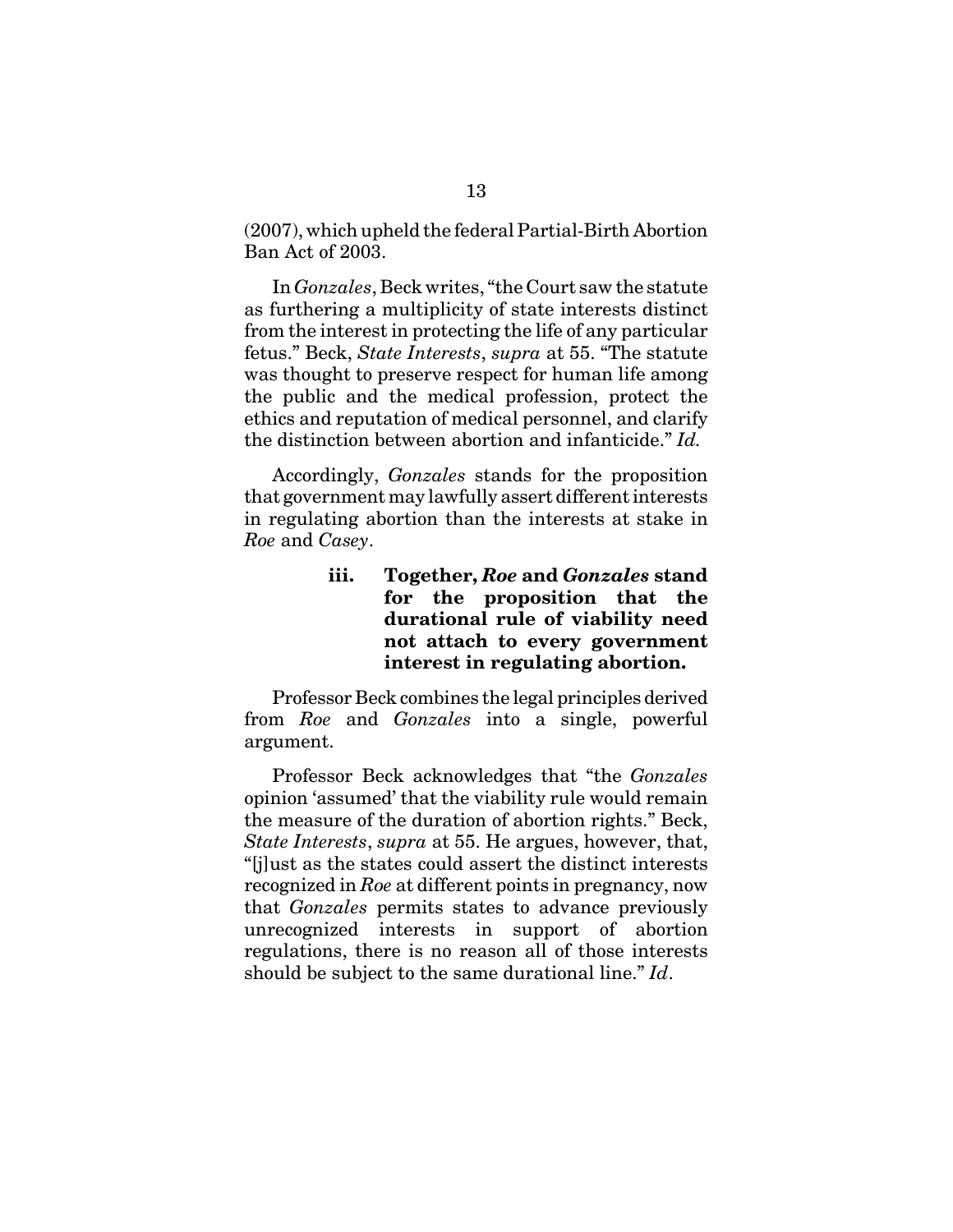Professor Beck specifically applies this argument to pain-capable 20-week abortion limits. "Consider, for example," he writes, "the state laws passed in a number of jurisdictions forbidding most abortions after twenty weeks of pregnancy on the theory that the fetus can feel pain at that stage of development." *Id*.

Professor Beck argues that "[t]he Court could appropriately confine the viability rule to the state interest the Court designed the rule to cover, a purely moral assessment of the value of unborn human life, and recognize different durational limits for the new state interests now permitted under *Gonzales*," *id.* at 56, such as the state interest in protecting pain-capable children.

Professor Beck's argument would allow the Court to uphold a pain-capable 20-week abortion limit without overturning the general rule of viability.

> **iv. The government interest in prohibiting eugenic abortion is different from the government interest at stake in** *Roe* **and** *Casey* **and should not be subject to the same durational rule.**

So far as *Amicus* is aware, Professor Beck has not addressed the issue of Down syndrome discrimination abortion directly. That said, *Amicus* contends that Professor Beck's innovative argument for pain-capable 20-week laws leads to the same result when applied to Down syndrome antidiscrimination protections.

Just as Professor Beck argues with respect to paincapable 20-week laws, in considering a Down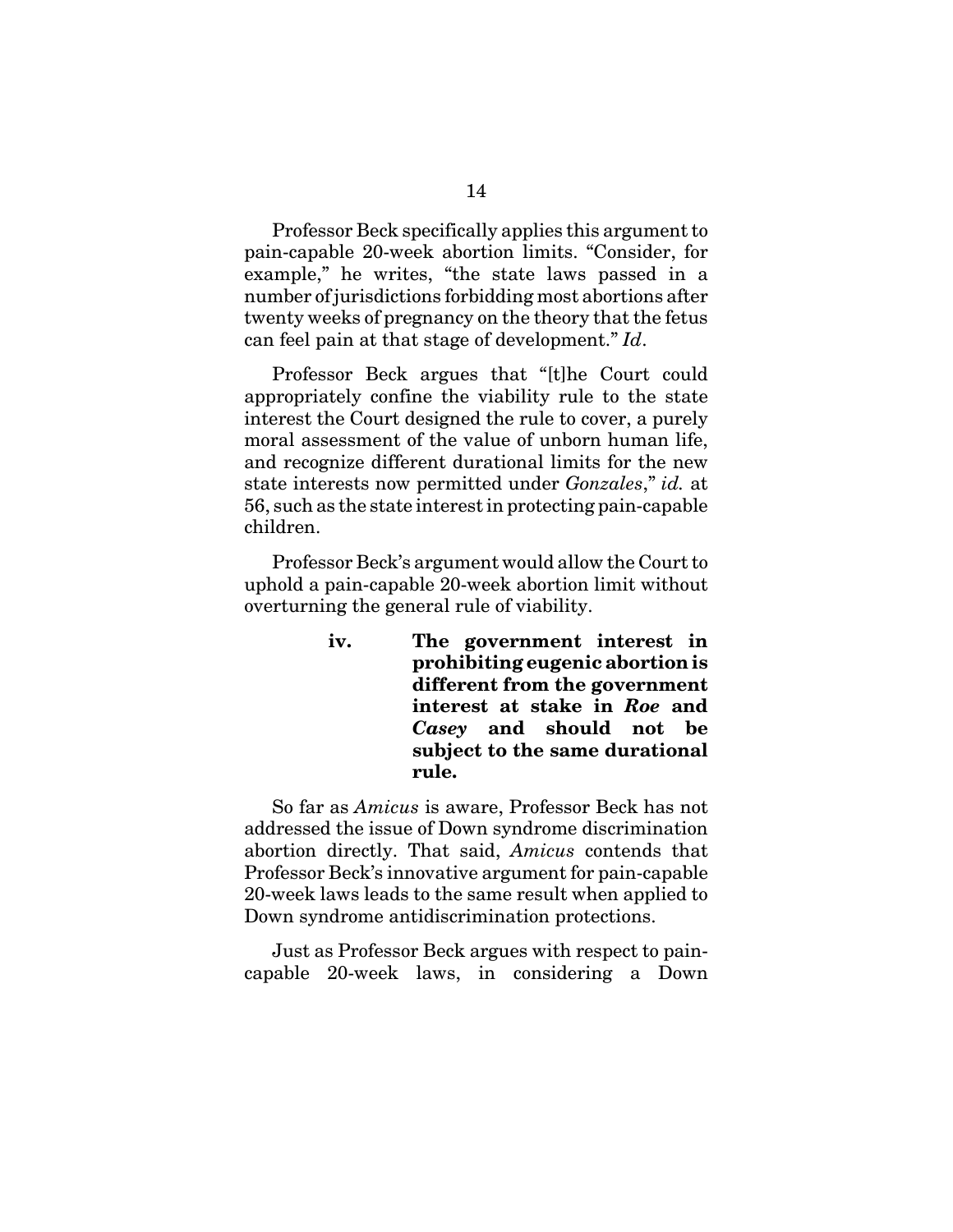Syndrome abortion ban "[t]he Court could appropriately confine the viability rule to the state interest the Court designed the rule to cover, a purely moral assessment of the value of unborn human life, and recognize different durational limits for the new state interests now permitted under *Gonzales*," *id.*, such as the state interest in protecting unborn children from unjust discrimination.

Under this approach, the Court could uphold a prohibition on the eugenic practice of Down syndrome discrimination abortion without disturbing the general rule of viability set out in *Roe* and *Casey*.

#### **III. The Court should grant the petition and abandon the viability rule.**

The Supreme Court has overruled its prior decisions in more than 230 cases. Clarke D. Forsythe, *Article: A Draft Opinion Overruling* Roe v. Wade, 16 Geo. J.L. & Pub. Pol'y 445, 448 (2018). It should do so again by granting review in this case and abandoning the viability rule.

> **A. Professor Beck has identified three situations where this Court limits the weight normally accorded to precedent under the general rule of stare decisis. Each exception applies with full force to reconsideration of the viability rule.**

In his 2012 Notre Dame Law Review article *Transtemporal Separation of Powers in the Law of Precedent*, Professor Beck discusses three situations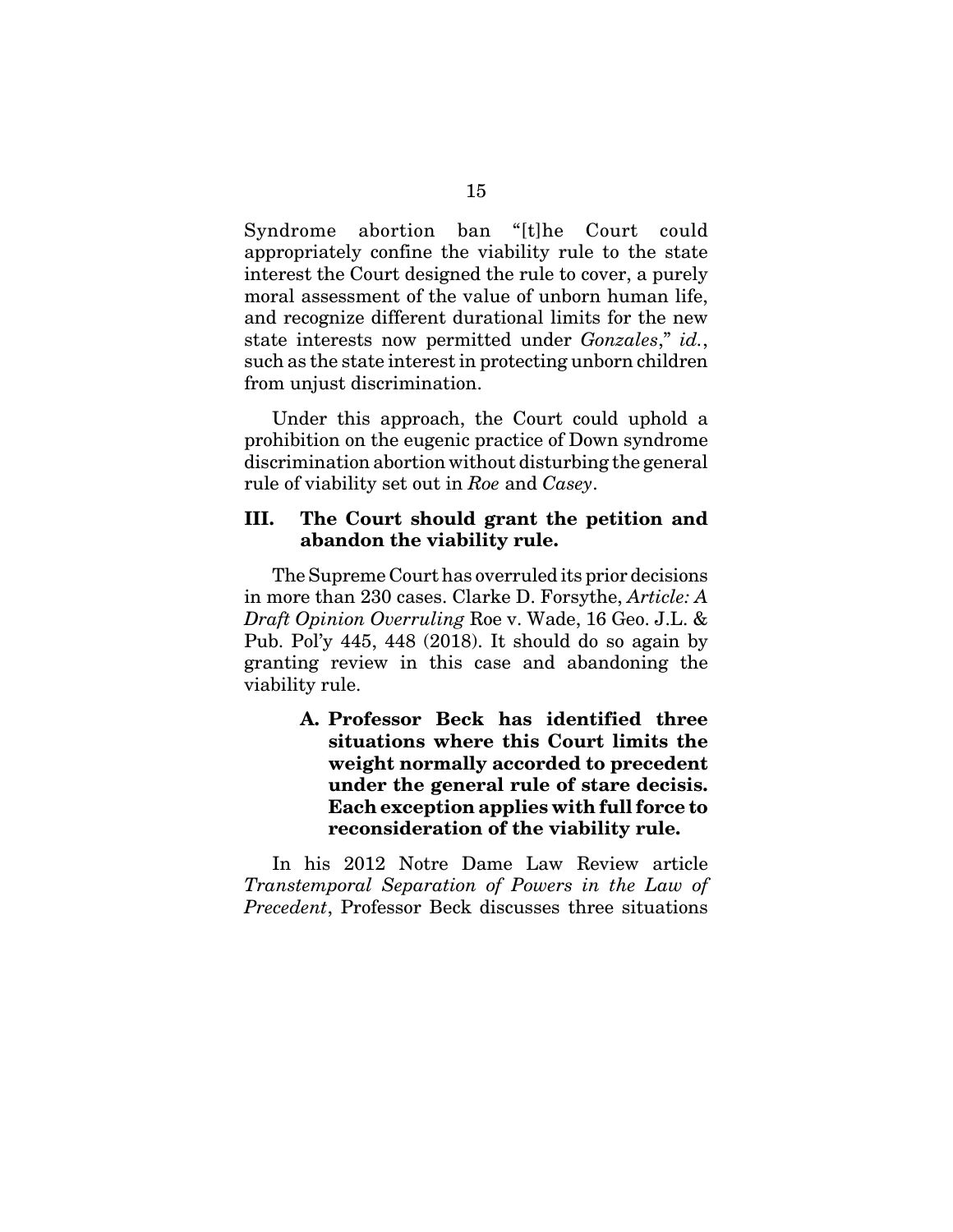where the Court has recognized limitations to the general rule of stare decisis.<sup>3</sup>

(1) When an earlier Court "purported to resolve issues not raised by the case before it."

(2) When an earlier Court "acted based on inadequate briefing or cursory deliberation."

(3) When an earlier Court "failed to adequately explain the reasoning underlying a legal conclusion."

#### Beck, *Law of Precedent*, *supra* at 1429.

When a previous ruling suffers from one or more of these three defects, Professor Beck explains, the Court is freed from strict adherence to stare decisis and may take corrective action, such as when the Court "narrowly construes prior decisions," "accords diminished precedential weight," or "denies stare decisis effect altogether." *Id*.

Professor Beck argues that each of these three exceptions to stare decisis applies to the viability rule established in *Roe* and affirmed in *Casey*. In Professor Beck's words, "the Court should not view the viability rule as binding precedent precluding future examination of the duration of abortion rights on the basis of plenary briefing and argument." *Id.* at 1464.

<sup>&</sup>lt;sup>3</sup> With permission of the author, a counsel on this brief, this section of the brief draws heavily from Thomas M. Messner, *Former Kennedy Law Clerk Argues Stare Decisis No Obstacle to Reversing Roe and Casey's "Viability Rule,"* Charlotte Lozier Inst., Nov. 9, 2018.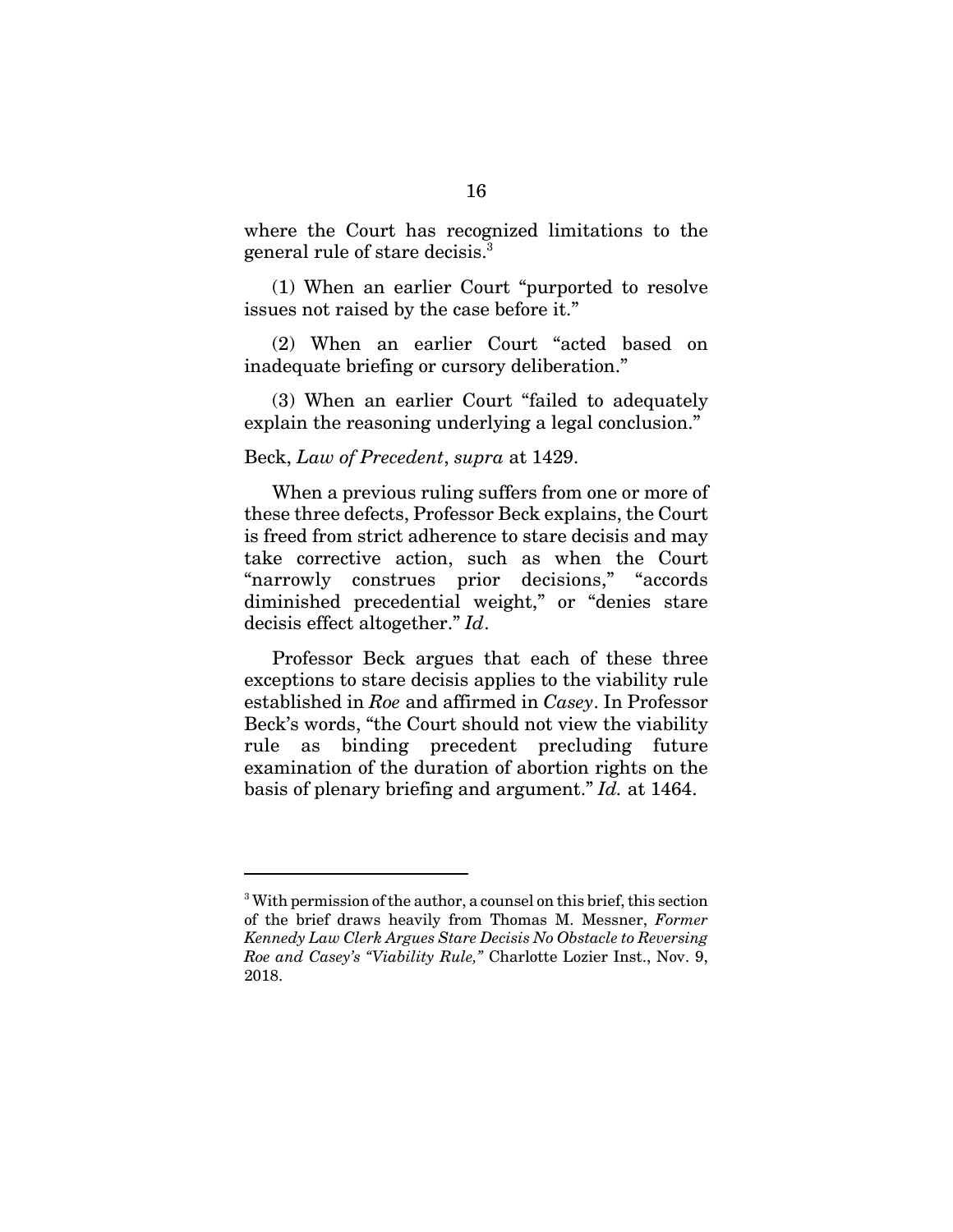## **i. The first exception to stare decisis – Dictum versus holding – Professor Beck argues that "the issue of the duration of abortion rights was not before the Court" in** *Roe* **or** *Casey***.**

The first exception to stare decisis identified by Professor Beck centers on situations where an earlier court "purported to resolve issues not raised by the case before it." *Id*. at 1429. Professor Beck argues that the viability rule suffers from this defect.

In Professor Beck's view, the *Roe* Court's "articulation of the viability rule constituted dictum, unnecessary to resolve the case before the Court." *Id*. at 1460. Professor Beck writes that "[t]he *Roe* litigation involved a challenge to a Texas statute that prohibited *all* abortions except those necessary to save the mother's life." *Id.* (emphasis added). Professor Beck explains that the *Roe* Court "concluded that a woman has a fundamental right to terminate an unwanted pregnancy and that the states lack a compelling interest in protecting fetal life *at the outset of pregnancy*." *Id.* (emphasis added). Once the Court reached this conclusion, Professor Beck contends, "the invalidity of the [Texas] statute was established *regardless of how far into pregnancy the right to an abortion extends.*" *Id.* (emphasis added). In other words, "[t]he validity of the Texas statute did not turn on the question of *when in pregnancy* a state may regulate to protect fetal life." *Id.* (emphasis added).

Professor Beck views the Court's "internal deliberations in *Roe*" as confirmation "that the viability rule represented an attempt to resolve an issue not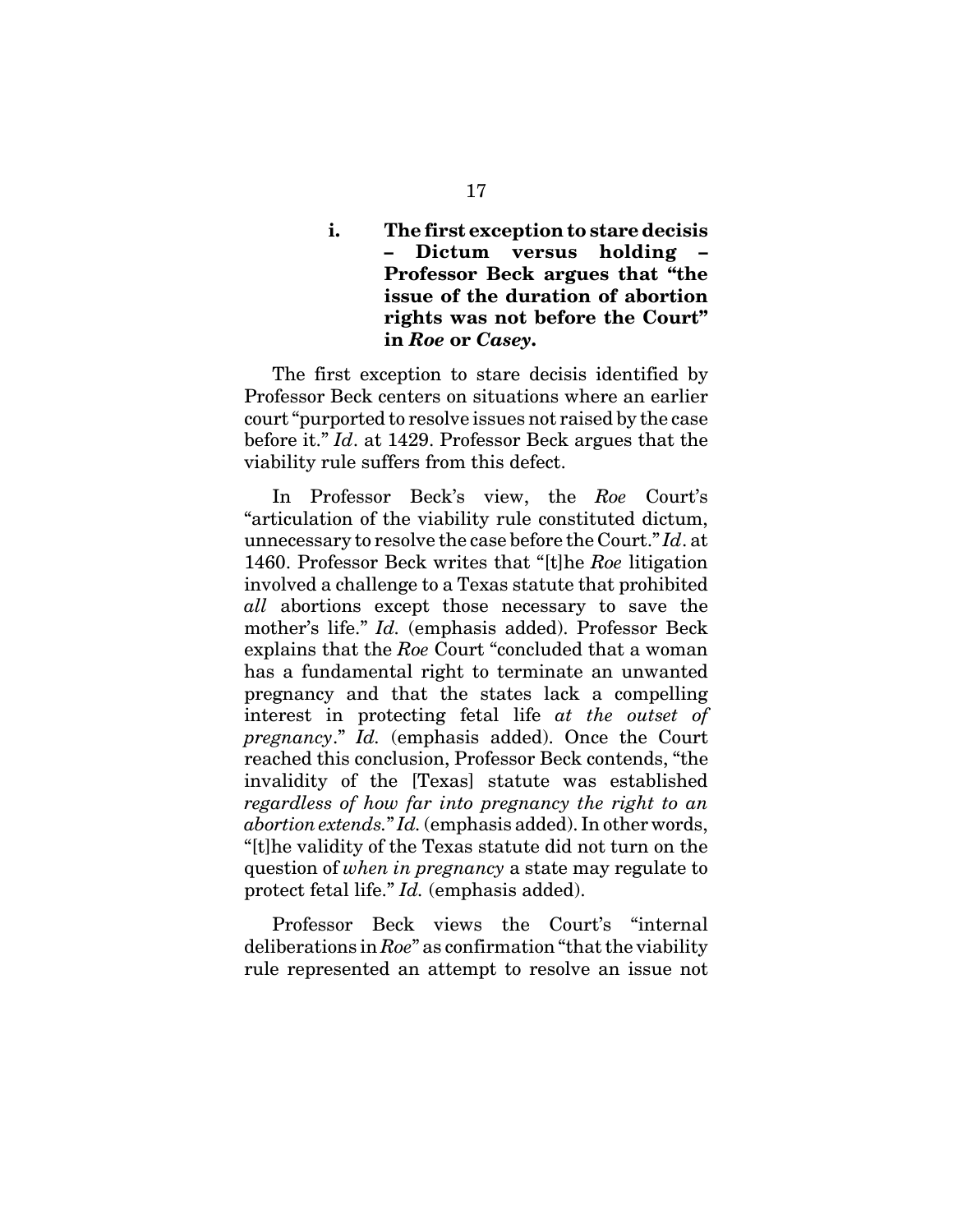presented by the pending litigation." *Id.* at 1461. Professor Beck explains that "[t]he files of Justice Blackmun and other retired Justices show that the viability rule did not make its way into the *Roe* opinion until the third draft circulated to the Court." *Id*.

"Justice Blackmun's acknowledgement that *Roe's* second draft included dictum, Justice Stewart's identification of the first-trimester cutoff as part of that opinion's dicta, and the fact that the third draft's shift to a viability cutoff did not alter the Court's analysis," Professor Beck argues, "all show the majority's awareness that adoption of the viability rule was unnecessary to review of the Texas statute." *Id*.

Professor Beck argues that *Casey* suffers from the same flaw and does "not cure the defects in the *Roe* Court's defense of the [viability] rule." *Id.* at 1463. "[A]s in *Roe*," Beck writes, "the Pennsylvania regulations at issue in *Casey* applied from the outset of pregnancy. As a consequence, the reaffirmation of the viability rule in *Casey* also represented dictum, unnecessary to resolution of the issues before the Court." *Id*.

## **ii. The second exception to stare decisis – Inadequate briefing and argumentation.**

The second exception to stare decisis identified by Professor Beck centers on situations where an earlier court "acted based on inadequate briefing or cursory deliberation." *Id.* at 1429. Professor Beck argues that the viability rule suffers from this defect too.

According to Professor Beck, the parties in *Roe* "did not address the question of, assuming a right to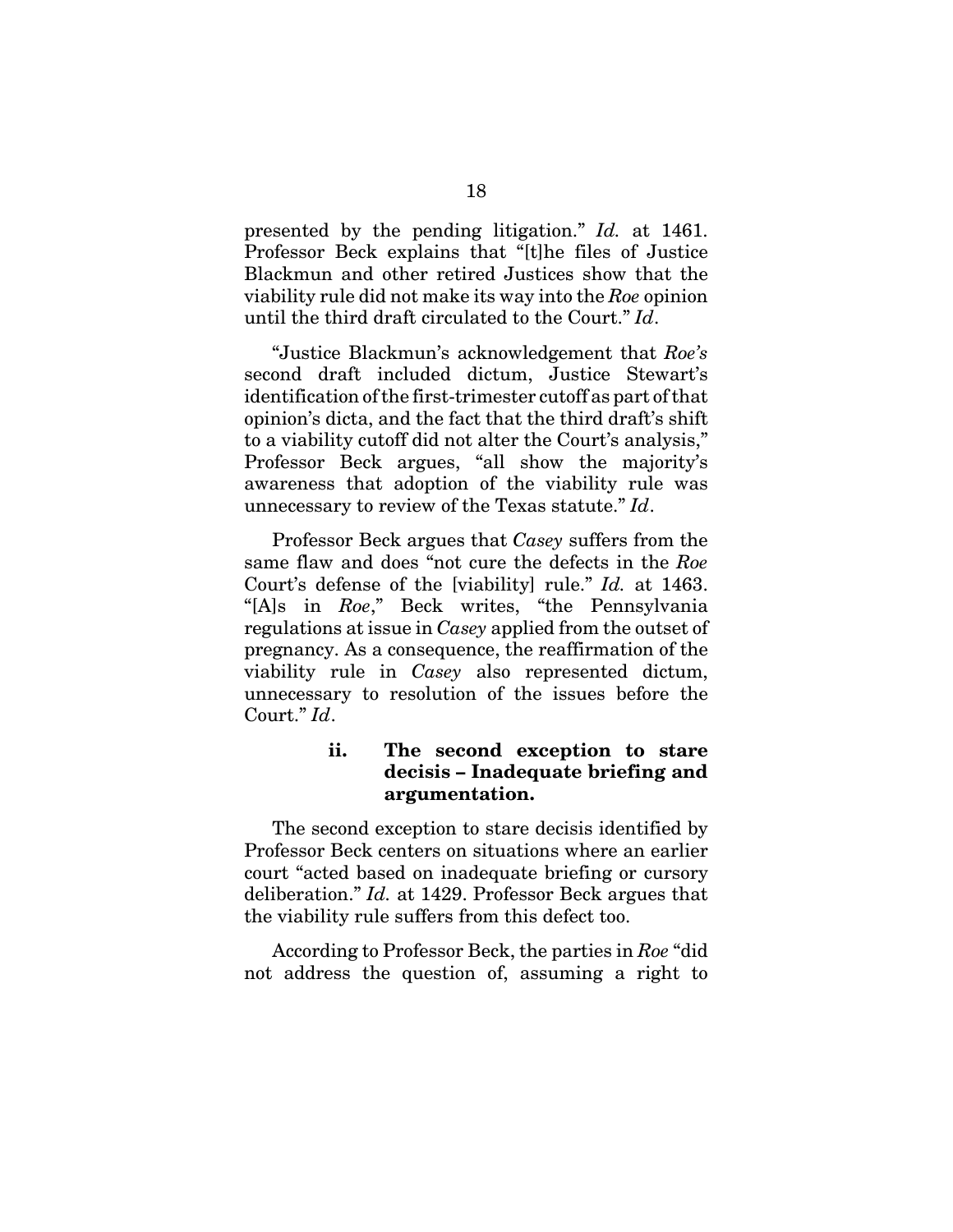abortion, how far into pregnancy it extends." *Id*. at 1462. He writes that "[t]hose challenging the Texas statute denied that the state possessed a compelling interest in fetal life that would support the legislation as written *but did not speculate about whether a more narrowly drawn statute might further such an interest*" Id. (emphasis added). At the same time, according to Professor Beck, "[t]he defenders of the statute claimed a compelling state interest in protecting fetal life *from the outset of pregnancy.*" *Id.* (emphasis added). Moreover, Beck asserts, at oral argument the advocates "avoided answering such line-drawing questions." *Id*.

The bottom line here is that, according to Professor Beck, the *Roe* Court "adopted the viability rule without the benefit of adversarial briefing or argument on the duration of abortion rights." *Id*.

Professor Beck further argues that *Casey* did not cure this defect. According to Professor Beck, "the parties in *Casey* did not brief the Court on potential arguments for or objections to the viability rule." *Id.* at 1463.

#### **iii. The third exception to stare decisis – Inadequate legal justification.**

The third exception to stare decisis identified in Professor Beck's research centers on situations where the Court has "failed to adequately explain the reasoning underlying a legal conclusion." *Id.* at 1429. Professor Beck argues that the viability rule also suffers from this defect.

Professor Beck writes that "scholars have long recognized that the Court utterly failed to justify the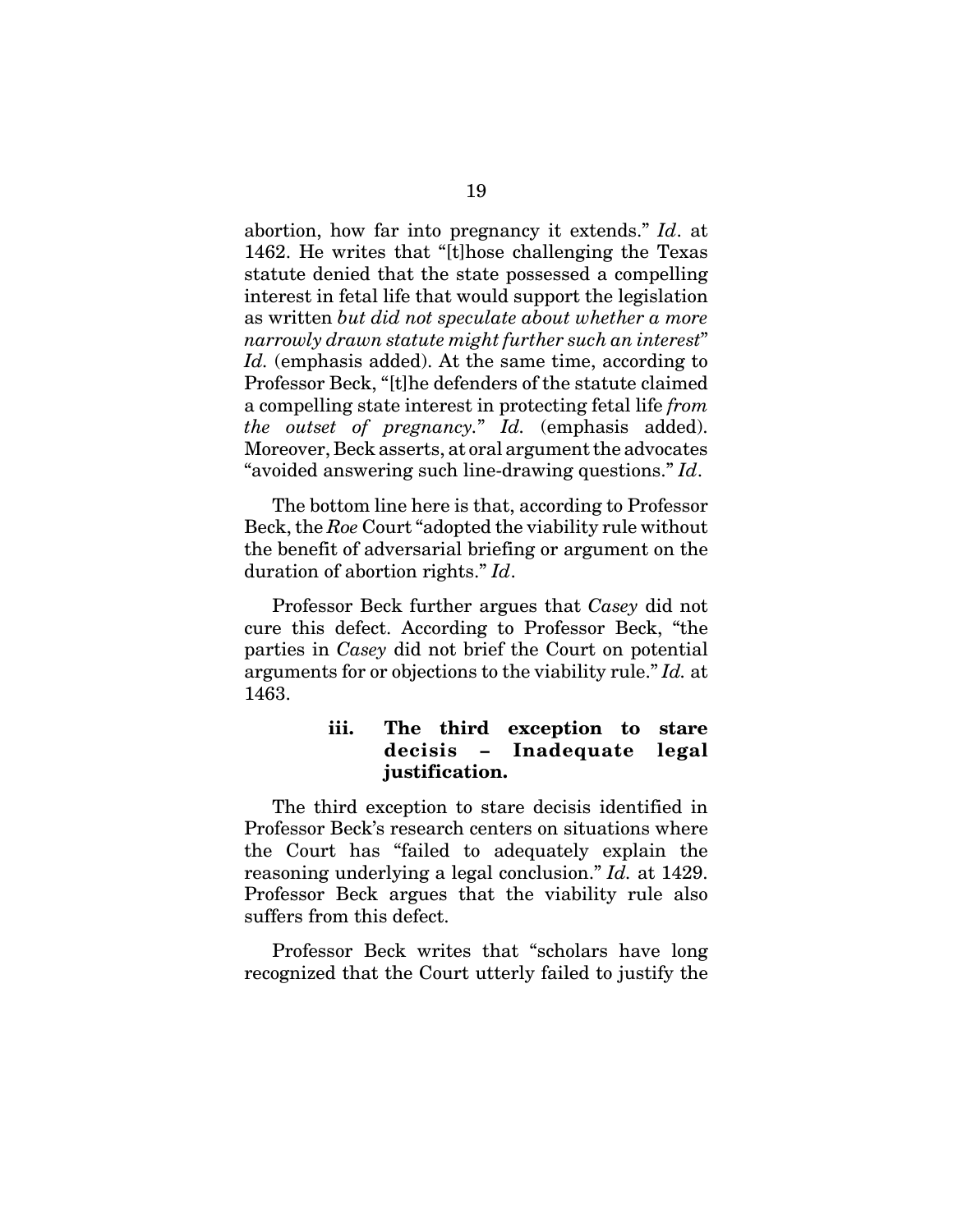viability rule." *Id.* at 1462. Professor Beck quotes Professor John Hart Ely explaining that *Roe's* discussion of viability "seem[ed] to mistake a definition for a syllogism," Professor Laurence Tribe writing that the *Roe* opinion "offers no reason at all for what the Court has held," and Professor Christopher Eisgruber describing the *Roe* Court's defense of the viability rule as "blatantly circular." *Id*. at 1462–63 (internal quotation marks omitted).

Clarke D. Forsythe and Stephen B. Presser provide additional examples of scholars who have "recognized the lack of any constitutional foundation for *Roe*." Clarke D. Forsythe and Stephen B. Presser, *Restoring Self-Government on Abortion: A Federalism Amendment*, 10 Tex. Rev. Law. & Pol. 301, 313 (2006) [hereinafter Forsythe and Presser, *A Federalism Amendment*]. "Many renowned constitutional scholars—including Alexander Bickel, Archibald Cox, John Hart Ely, Philip Kurland, Richard Epstein, Mary Ann Glendon, Gerald Gunther, Robert Nagel, Michael Perry, and Harry Wellington—have recognized the lack of any constitutional foundation for *Roe*." *Id* at 313–14. The same authors also quote Justice Lewis Powell as referring to *Roe* and its companion case *Doe v. Bolton*, 410 U.S. 179 (1973) as "'the worst opinions I ever joined.'" Forsythe and Presser, *A Federalism Amendment*, *supra* at 315. *See also* Forsythe, *Draft Opinion*, *supra* at 458–72 (criticizing *Roe* including *Roe's* viability rule).

Professor Beck argues that "*Casey* did not rectify *Roe's* failure to justify the viability rule in constitutional terms." Beck, *Law of Precedent, supra* at 1463. "In attempting to justify the viability rule," Beck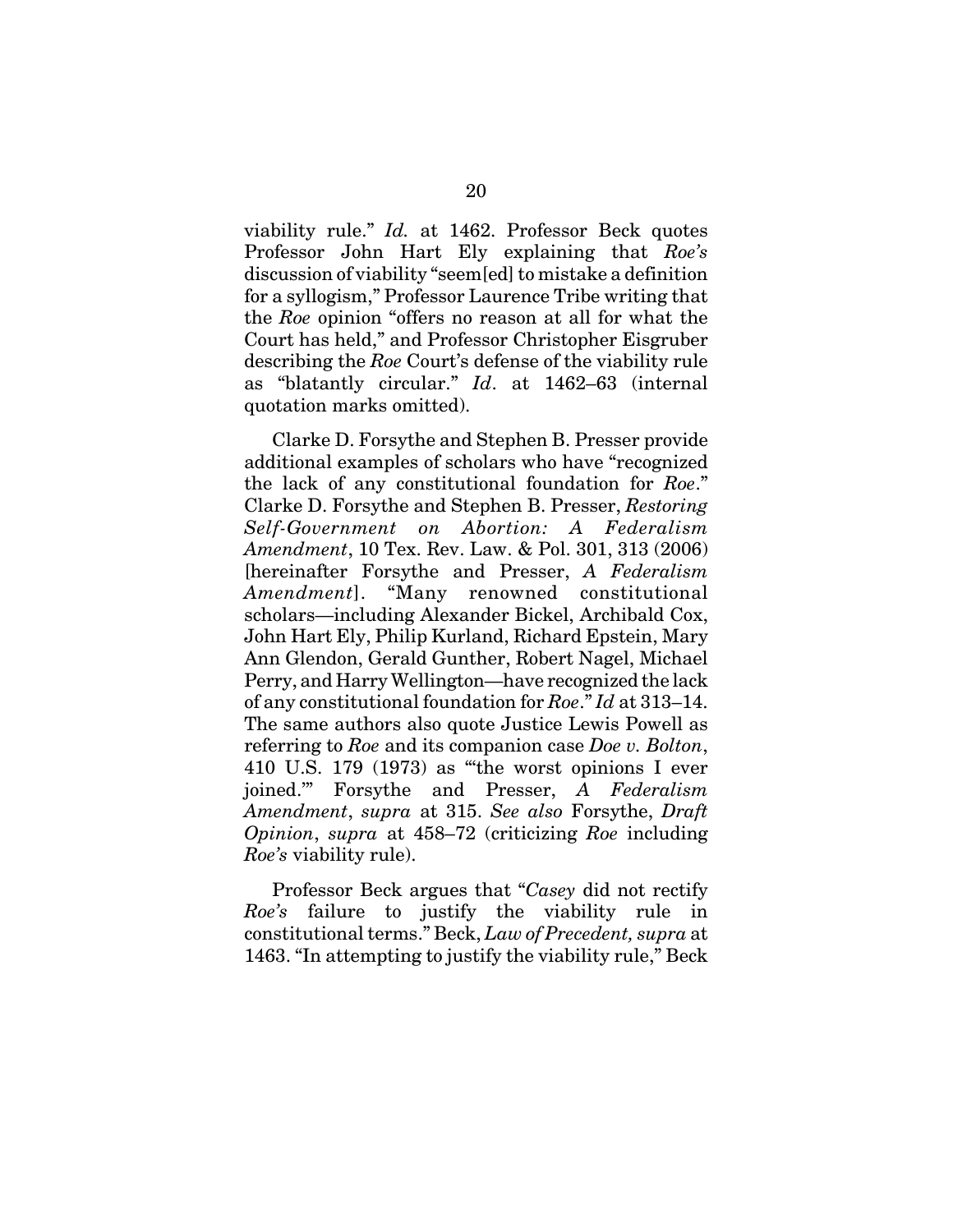explains, "the *Casey* plurality asserted that viability marks 'the independent existence of [a] second life' that 'can in reason and all fairness be the object of state protection that now overrides the rights of the woman." *Id.* However, "[t]his cryptic and conclusory justification left unaddressed a host of critical questions." *Id*.

#### **B. The viability rule is unworkable, arbitrary, poorly reasoned, inadequate, and extreme.**

Freed from the constraint of strict adherence to unworthy precedent, the Court enjoys an array of excellent reasons to abandon the viability rule.<sup>4</sup>

#### **i. The viability rule is unworkable as a standard of regulation.**

The viability rule is unworkable as a meaningful standard of regulation. In *Colautti v. Franklin*, 439 U.S. 379 (1979), this Court referred to "the uncertainty of the viability determination," *id.* at 395, explained that "different physicians equate viability with different probabilities of survival," *id.* at 396, and acknowledged that "the probability of any particular fetus' obtaining meaningful life outside the womb can be determined only with difficulty," *id*. *See* Beck, *State Interests*, *supra* at 37 (discussing *Colautti*).

<sup>&</sup>lt;sup>4</sup> With permission of the author, a counsel on this brief, this section of the brief draws heavily from Thomas M. Messner, *The Constitutional Viability of Five-Month Abortion Laws*, Charlotte Lozier Inst., Nov. 9, 2018.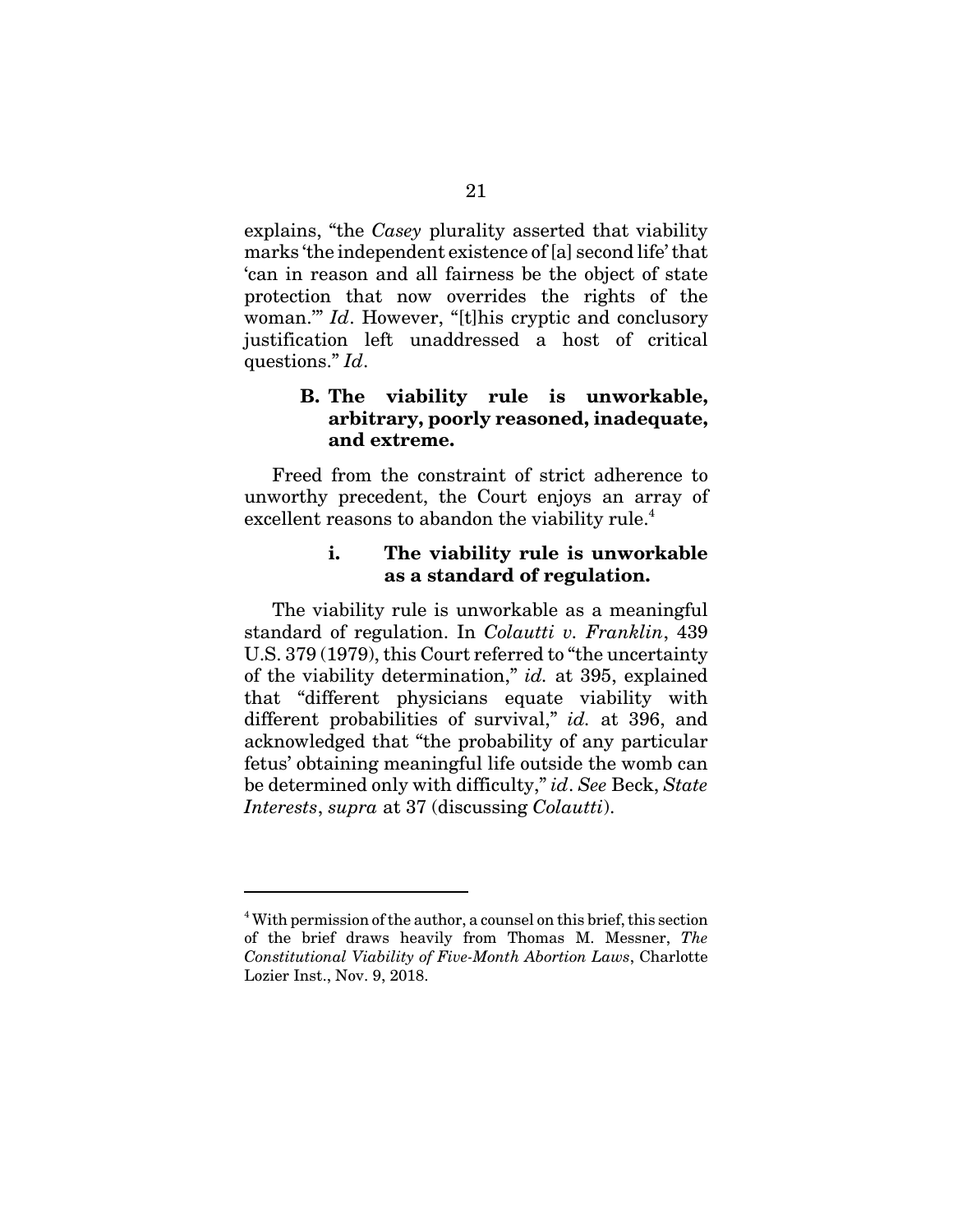Given these "uncertainties," the Court admitted, "it is not unlikely that experts will disagree over whether a particular fetus in the second trimester has advanced to the stage of viability." *Id.* at 395.

For these reasons, the viability rule, at least in some cases, can be difficult if not impossible to enforce. As Professor Beck writes, although "all competent doctors should reach the same conclusion about the viability or nonviability of a particular fetus" in some circumstances, "[i]n cases nearer to the margin . . . two doctors might reasonably disagree about viability, just as they might disagree about the likely consequences of a particular medical treatment or the length of time a particular patient has to live." Randy Beck, *Overcoming Barriers to the Protection of Viable Fetuses*, 71 Wash. & Lee L. Rev. 1263, 1263 (2014).

### **ii. The viability rule is arbitrary. It can be influenced by factors such as race, access to treatment facilities, and even altitude.**

In Professor Beck's view, "[t]he [v]iability [r]ule [i]s [a]rbitrary." Beck, *State Interests*, *supra* at 37.

Professor Beck finds that viability can be influenced by factors such as race, gender, whether the mother smokes, access to treatment facilities, and even the altitude of where the baby and mother live. *Id.* at 39–40.

Furthermore, "[d]ue to advances in neonatal care, the state may be able to protect a fetus from abortion today when, just a few years before, it would have been constitutionally disabled from protecting an identical fetus." *Id.* at 38–39. *See also Casey*, 505 U.S. at 860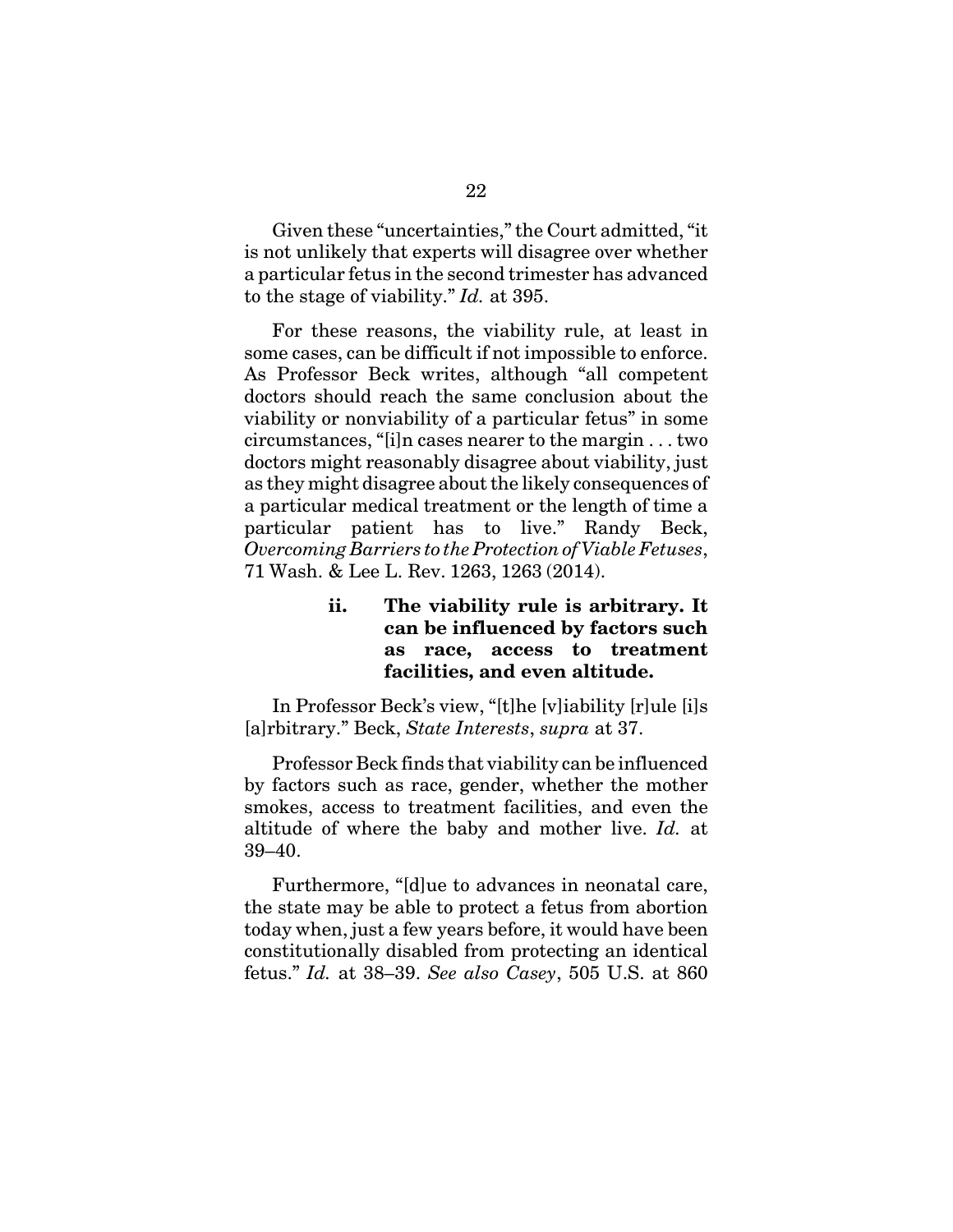("advances in neonatal care have advanced viability to a point somewhat earlier" than assumed at the time of *Roe*). In 1973, the *Roe* Court, while recognizing it "may occur earlier," stated that viability was "usually placed" at about seven months or 28 weeks. *Roe* 410 U.S. at 160. Just four decades later, in 2013, a federal district court recognized that "23 to 24 weeks gestational age is, on average, the attainment of viability." *Isaacson v. Horne*, 884 F. Supp. 2d 961, 968 (D. Ariz. 2012), *rev'd*, 716 F.3d 1213 (9th Cir. 2013), *cert. denied*, 134 S. Ct. 905 (2014).

#### **iii. The viability rule is poorly reasoned.**

Professor Beck finds that "scholars from a wide variety of backgrounds have recognized" that "*Roe* literally provided no argument in favor of treating viability as the controlling line, much less an argument grounded in constitutional principles." Randy Beck, *Gonzales, Casey, and the Viability Rule*, 103 Nw. U.L. Rev. 249, 267 (2009) [hereinafter Beck, *Viability*]. *See also supra*, Section III.A.iii. In Professor Beck's own analysis, "[t]he Court has never offered an adequate constitutional justification for the viability rule." Beck, *State Interests*, *supra* at 32. *See also* Beck, *Viability*, *supra* at 280 (asserting that "[t]o date, the Court has failed to offer any theory showing why the Constitution prevents a legislature from protecting fetal life until the fetus can survive outside the womb").

Professor Beck further argues that "the Court has not grappled with the duration of abortion rights in a case where the answer mattered to the outcome." Beck, *State Interests*, *supra* at 33. *See* Randy Beck, *Self-Conscious Dicta: The Origins of Roe v. Wade's*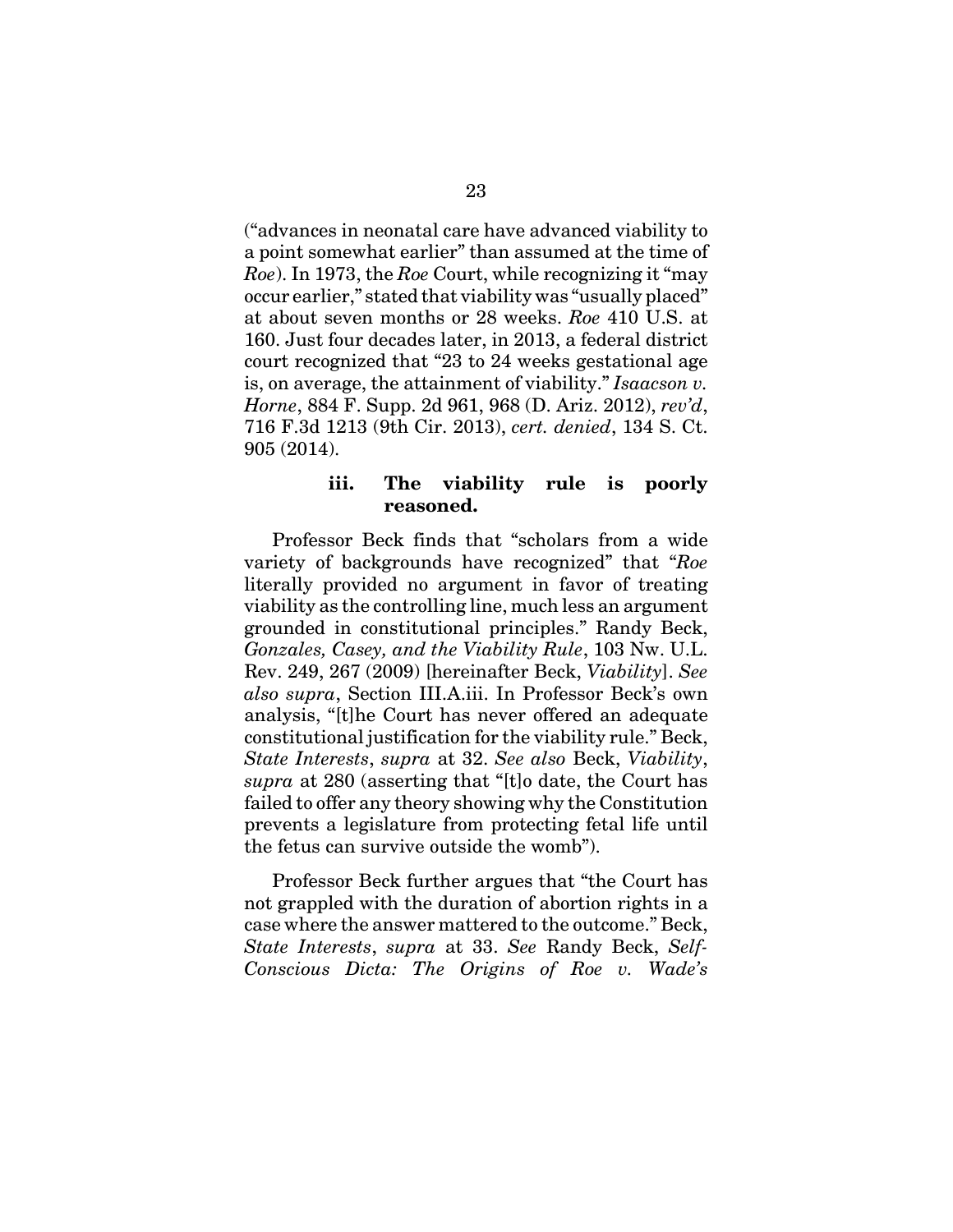*Trimester Framework*, 51 Am. J. Legal Hist. 505, 513–26 (2011). According to Professor Beck, *Roe* and *Casey* involved review of laws that applied from the outset of pregnancy meaning that neither case turned on the duration of the abortion right. *See supra*, Section III.A.i. Professor Beck also finds that the parties in *Roe* and *Casey* did not brief arguments for and against the viability rule. *See supra*, Section III.A.ii.

#### **iv. The viability rule is inadequate.**

In his opinion dissenting from "the decision, the reasoning, and the judgment" of the Court in *Stenberg v. Carhart*, 530 U.S. 914, 979 (2000) (Kennedy, J., dissenting), Justice Kennedy set out three important principles respecting the role of state legislatures in regulating abortion. *See* Beck, *State Interests*, *supra* at 50 (Justice Kennedy's dissent in *Stenberg* "recognized the important role state legislatures play in mediating societal divisions over abortion").

First, "[w]hen the [*Casey*] Court reaffirmed the essential holding of *Roe*, a central premise was that the States retain a critical and legitimate role in legislating on the subject of abortion, as limited by the woman's right the Court restated and again guaranteed." *Stenberg*, 530 U.S. at 956–57 (Kennedy, J., dissenting).

Second, "[t]he political processes of the State are not to be foreclosed from enacting laws to promote the life of the unborn and to ensure respect for all human life and its potential." *Id.* at 957.

Third, "[t]he State's constitutional authority is a vital means for citizens to address these grave and serious issues, as they must if we are to progress in knowledge and understanding and in the attainment of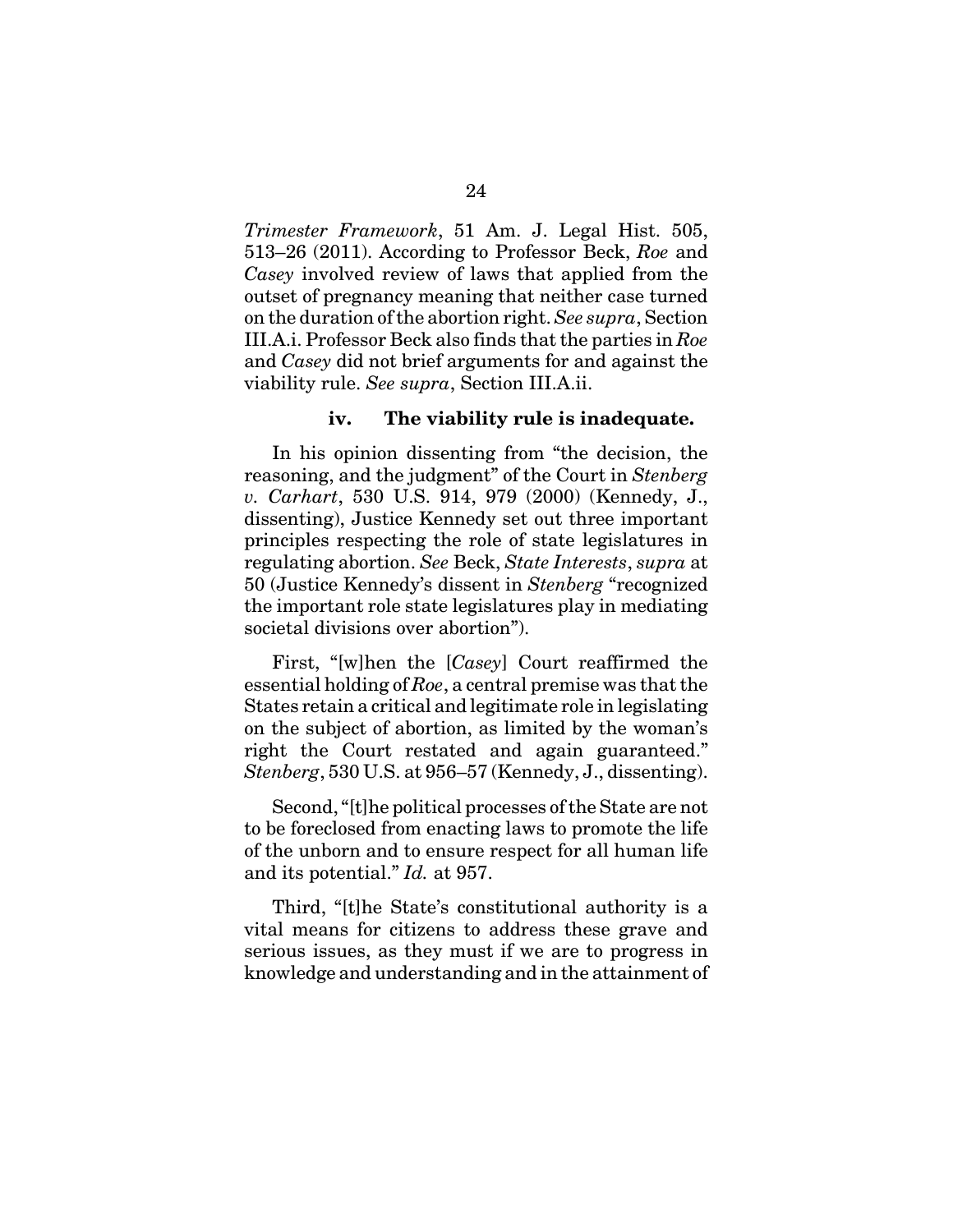some degree of consensus." *Id. Accord. Doe v. Bolton*, 410 U.S. 179, 191 (1973) (referring to the right of the State "to readjust its views and emphases in the light of the advanced knowledge and techniques of the day").

In the light of these principles, the viability rule is inadequate if it automatically precludes, without any further consideration, legislative efforts such as Indiana's to address modern issues such as Down syndrome discrimination abortion.

#### **v. The viability rule is extreme compared with domestic opinion and international norms.**

Professor Beck also argues that "[t]he [v]iability [r]ule [i]s [e]xtreme." Beck, *State Interests*, *supra* at 40.

The viability rule is extreme compared with public opinion in the United States. According to a May 2018 Gallup poll, 81% of those surveyed believed that abortion should be illegal in the last three months of pregnancy and 65% believed abortion should be illegal in the second trimester. The Gallup Org., *Topics A-Z: Abortion* (May 1-10, 2018), https://news.gallup.com/ poll/1576/abortion.aspx.

The viability rule is also extreme compared to international norms. A 2014 study published by the Charlotte Lozier Institute found that the United States is one of only seven countries worldwide that permit elective abortion past 20 weeks. Angelina Baglini, *Gestational Limits on Abortion in the United States Compared to International Norms*, Charlotte Lozier Inst. (Feb. 24, 2014) http://lozierinstitute.org/ internationalabortionnorms. This study puts the U.S.